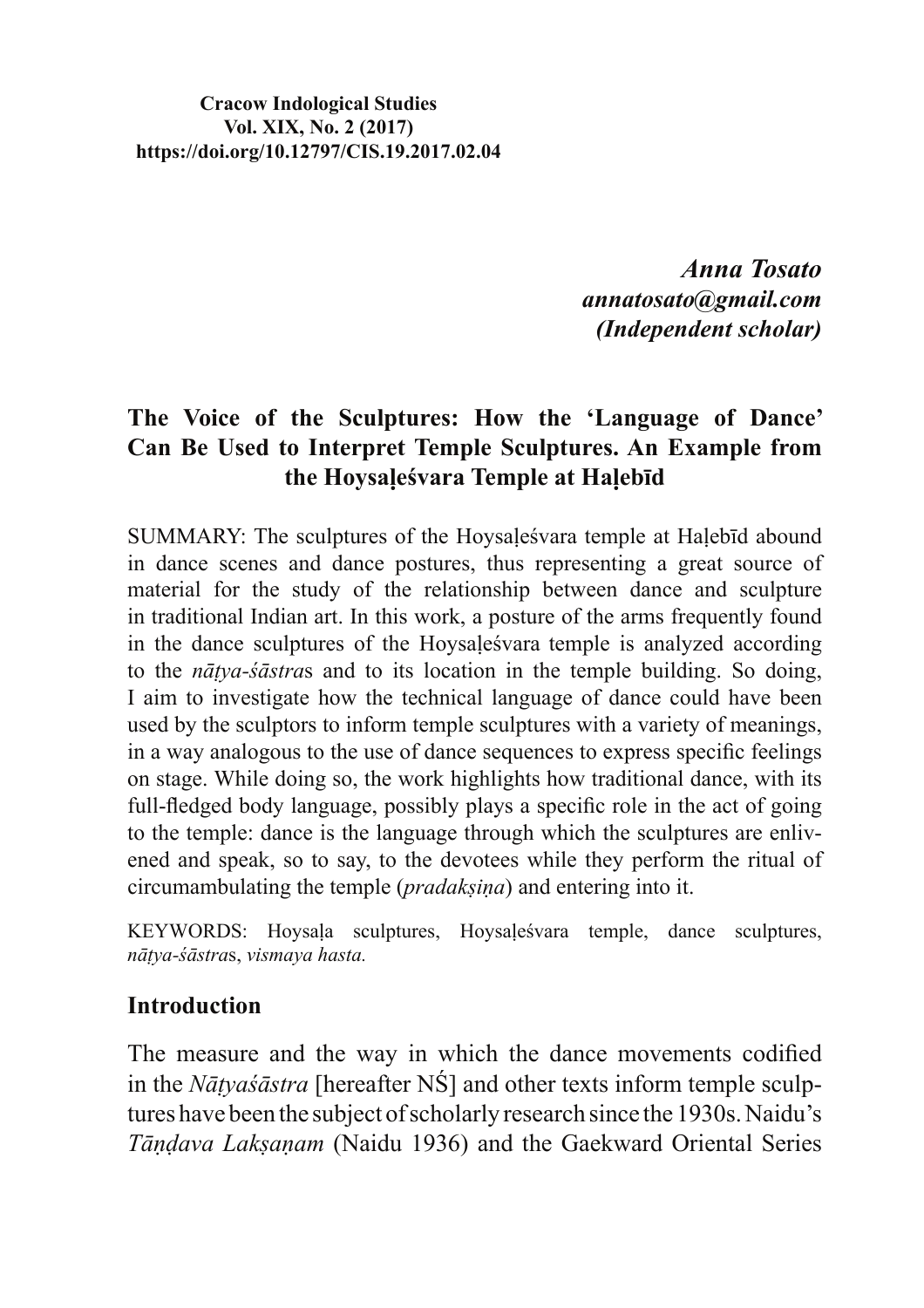editions of the NS represent the first attempts to link the basic units of dance, the *karanas* described in the fourth chapter of the NS, with their sculptural representations carved in the *gopuras* of the Nataraja temple at Cidambaram. A common feature of these early works is that here *karanas* are considered almost as static postures.<sup>1</sup> It was only in the late 1960s that Vatsyayan first attempted a history of Indian art through the lens of dance (Vatsyayan 1968), in such a way extending the discourse on the sculptural representations of dance beyond the analysis of the sets of *karanas* found in Cidambaram and other temples of Tamil Nadu.<sup>2</sup> In her work, Vatsyayan identifies the movements and postures of dance in the sculptures of different regions and belonging to different periods of Indian history, highlighting in the meanwhile how the language of dance informs all sculptures and not only those engaged in an actual dance. Apart from establishing a thorough methodology for the technical analysis of the sculptures from the point of view of dance,<sup>3</sup> Vatsyayan's main contribution

<sup>1</sup> The fact that the first scholars dealing with the *karanas* considered them as quasi-static poses may be related to the history of dance. The practice of performing the *karanas* was, at some point in time and for some still unclear reasons, interrupted. Although there are references to the performance of *karanas* at least up to the 15<sup>th</sup> century Vijayanagara period (as an example, see the 15<sup>th</sup> century Kannada work *Pampāsthānavarnane* by Candraśekhara describing the *karanas* of dance performed in the temple of Lord Virūpāksa, see Filliozat 1985: 314), the names and descriptions of these *karanas* are different from the *karanas* of the NS. It is in this context, marked by the absence of a living tradition of performing the *karanas*, that scholars referred to the only visual information available on the *karanas* of the NS, that is the temple sculptures, static by definition.

<sup>2</sup> For a list of the temples where sculptural renderings of the *karanas* of the  $N\acute{S}$  can be found, see below.

<sup>3</sup> Vatsyayan proposes two different but somehow complementary ways of grouping the 108 *karanas* of the NS. In the first method, *karanas* are divided into ten groups according to the main characteristic of the movements involved in them, which is broadly reflected in their names. In the second method, which Vatsyayan firstly devises for interpreting the sculptures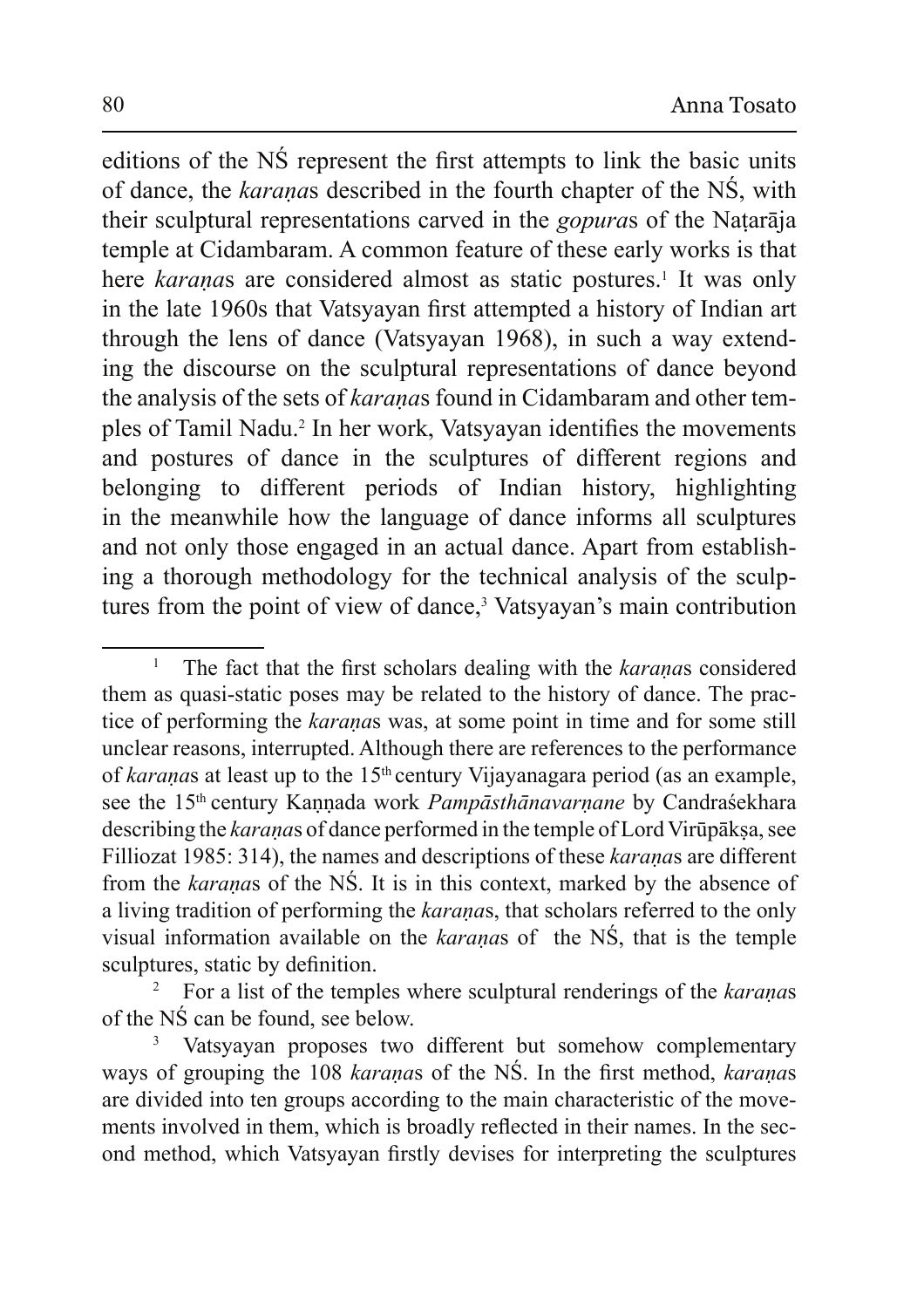Fourn be seen in the fact that she is the first to consider the *karanas* as "cadences of movements culminating in a pose" (*ibid*.: 99) and not as quasi-static poses like they had been considered for a long time before her. When related to the analysis of the sculptures, Vatsyayan's approach marks a revolution: if a *karana* is a sequence, each sculpture may represent the initial, intermediate or final moment of that sequence, making any attempt to identify the *karanas* very challenging. Around the same time, a certain interest arose about the reconstruction of the *karanas* from the point of view of the dance performance. Dancer Padma Subrahmanyam attempted such reconstruction for her doctoral thesis in 1978.<sup>4</sup> She also created drawings as the preparation for a new set of *karana* sculptures<sup>5</sup> in which the initial, intermediate and final stages of each *karana* action are offered to the view simultaneously.<sup>6</sup> The *karana* actions thus recreated by Subrahmanyam have also been used as a reference by Lopez Y Royo ([Lopez Y Royo] Iyer 1998) in her work on the identification of the dance reliefs of the Prambanan

of the Śārangapāņi temple at Kumbakonam (Vatsyayan 1982), the division is made according to the movements of the lower limbs shifting in different ways from the *sama* stance, where the weight is equally distributed. For a detailed description of the groups of *karanas* formed according to the two methods, see Vatsyayan 2007 [1968]: 98–136 and Vatsyayan 1982: 11–25.

<sup>4</sup> Subrahmanyam's work has been published in three volumes (Subrahmanyam 2003) and is available on the DVD: *Karana Vinivoga Mālikā*. A Garland of Karaņas (2008). Her reconstruction work is based on textual and iconographic sources, although I believe that a certain amount of personal interpretation is definitely required in order to stitch together information from different sources and use them to create a dance choreography.

<sup>5</sup> The sculptural representations of the *karanas* created by Subrahmanvam were installed in the Siva temple of Satara, Maharashtra, in 1993.

<sup>6</sup> This is done using two figures: Devi and Siva, the latter with two sets of arms. The figures are meant to be seen while moving around in *pradaksina*, starting with the Devi performing the initial movement of the *karana*. The main set of arms of Siva performs the intermediate stage and the secondary set of arms performs the final movement of the *karana*.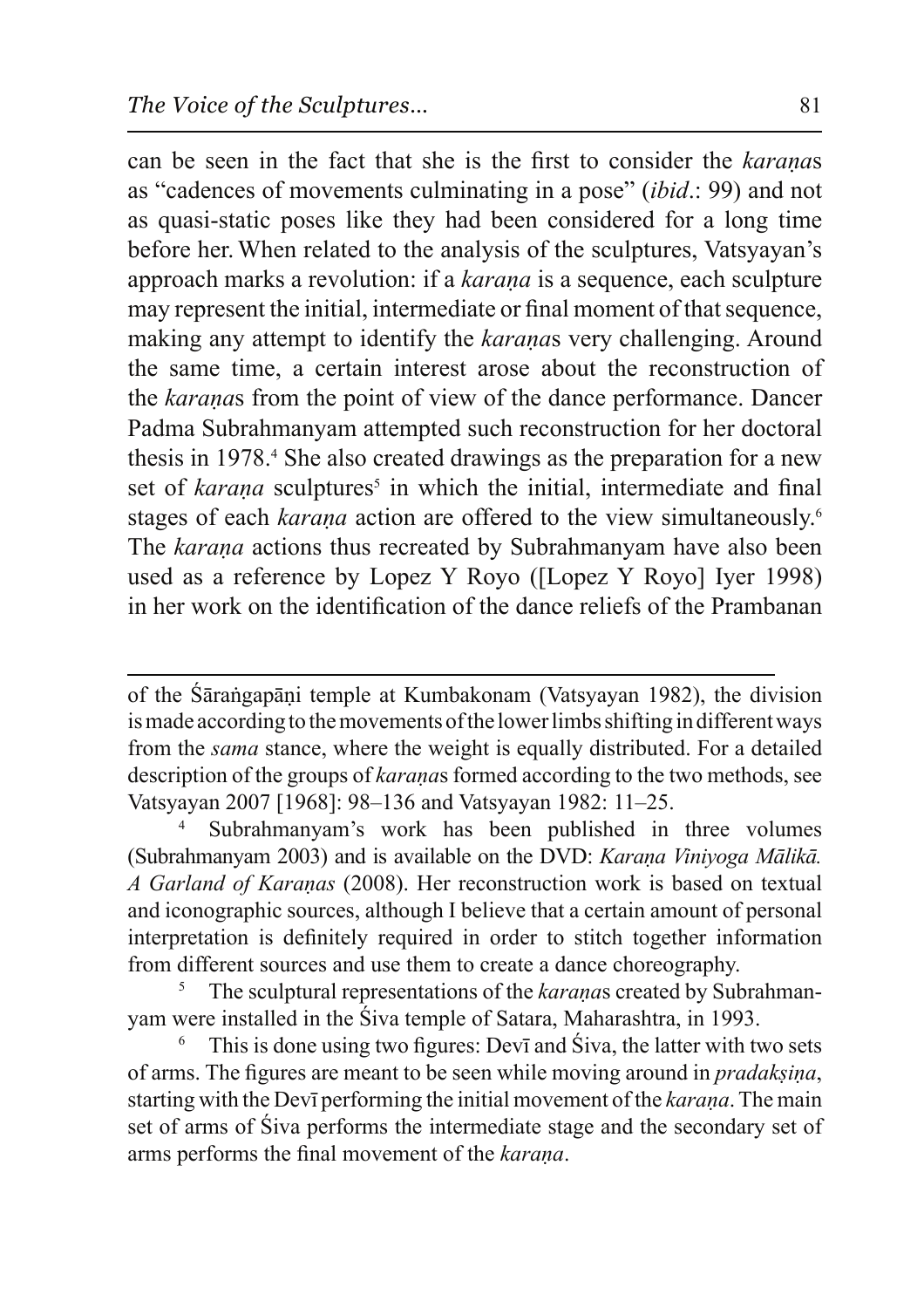temple ( $9<sup>th</sup>/10<sup>th</sup>$  century) in Java. The Prambanan reliefs show groups of three figures of dancers and/or musicians enclosed in a niche and showing different postures that Lopez Y Royo interprets, in many cases, as moments of *karanas*,<sup>7</sup> in this way proposing the Prambanan reliefs as the oldest representation of *karanas* known so far.

To know what is a *karana* of dance, how it is rendered in the sculptures and what is its use in the theatrical performance, is fundamental in order to understand the relationship between dance and sculpture. In particular, the role of *karanas* in relation to the arousing of *bhavas*, emotions, and ultimately *rasa*, the aesthetic experience that is the aim of the performance, is controversial;<sup>8</sup> more so when dance, a performing art, is rendered through the medium of another art, that is sculpture. The available information on the *karanas* comes from two sources:

1. The textual sources, *in primis* the *Nātyasāstra* of Bharatamuni (NS) and its commentary *Abhinavabhāratī* by Abhinavagupta (ABh). Later texts, such as *Sangītaratnākara* of Śārngadeva (SR) and *Nrttaratnāvalī* of Jāya Senāpati (NR), also provide a detailed description of the *karanas*. Although they mostly follow literally the NS and ABh, they add a group of regional *karanas* that could be of particular interest when trying to interpret dance sculptures.

2. The sculptural representations of the *karanas* found in the temples of Brhadīśvara at Thanjavur (11<sup>th</sup> century), Śārangapāņi at Kumbakonam

<sup>7</sup> [Lopez Y Royo] Iyer 1998:  $105-164$ . In this work, Lopez Y Royo claims that in some of the dancing groups, the three figures could represent three moments in the performance of a single *karana*, thus offering a simultaneous rendering of a whole *karana* action. This is not seen in any of the Indian temples where a systematic attempt to represent the *karanas* of the NS has been made. Nevertheless, the possibility that dance sequences could be represented through adjacent figures showing different stages in the unfolding of the same dance action opens up a whole range of possibilities for further research. A few cases of similarly arranged dancing figures can be detected in the Hoysales vara temple itself.

<sup>8</sup> See Ganser 2013.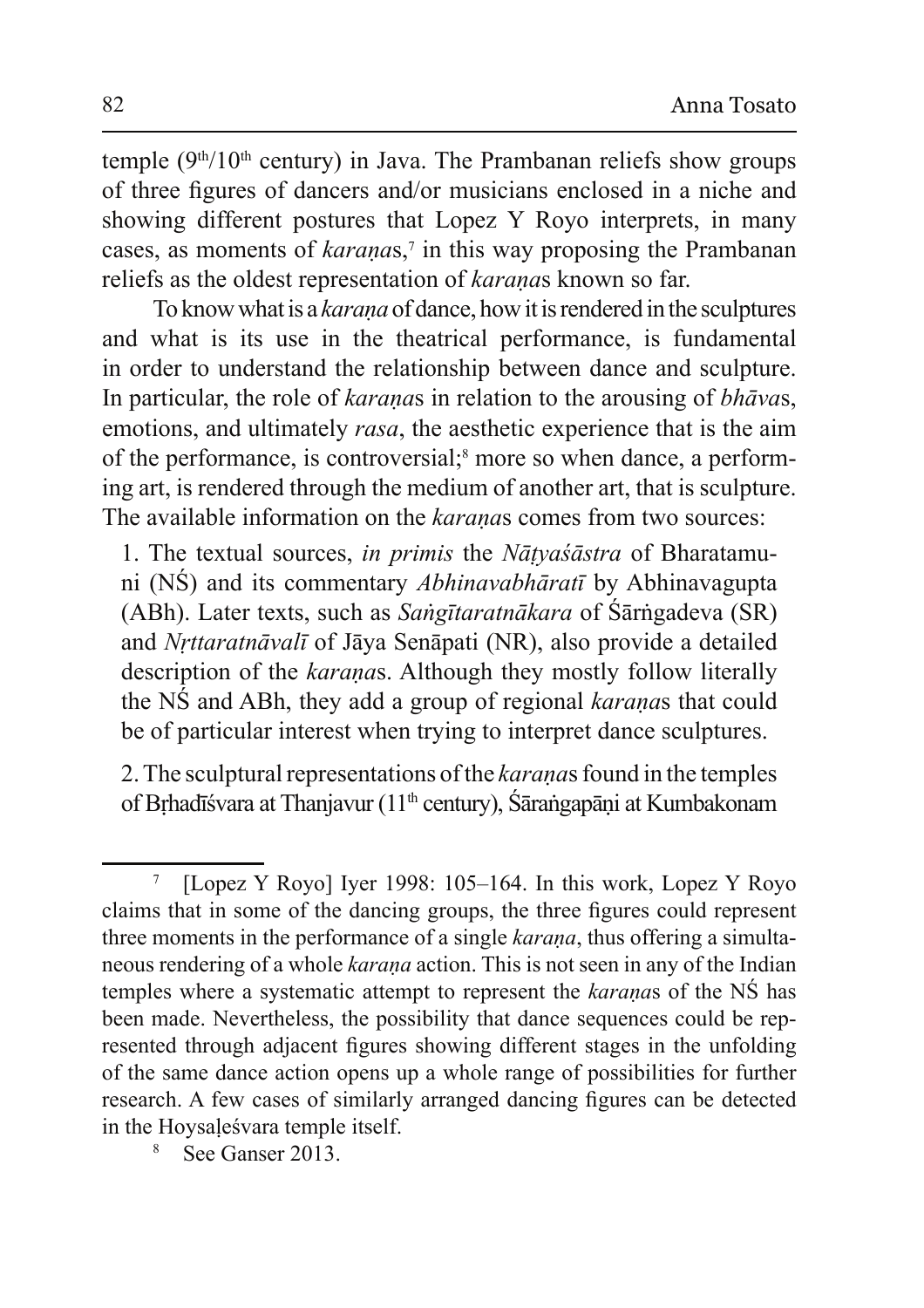$(12<sup>th</sup>$  century), Națarāja at Cidambaram  $(13<sup>th</sup>$  century), Arunācaleśvara at Thiruvannamalai (16<sup>th</sup> century) and Vrddhagirī svara at Vrddhacalam  $(16<sup>th</sup>$  century), where a solo dancer is represented performing the *karanas*. In some cases, the names and verses from the fourth chapter of the NS are engraved below the figure.

The systematic representations of the *karanas* found in the temples mentioned above accounts for the absence, in most cases, of a distinctive feature that could allow an unambiguous identification of each *karana* in a non-systematic context. This absence of a conventional way to represent most of the 108 *karanas* mentioned in the NS together with the unlimited number of possible intermediate movements occurring in each *karana* make it impossible to ascertain beyond doubt if the dancing sculptures carved in non-systematic contexts do represent specific karanas.<sup>9</sup> In this paper, some of the dancing sculptures from the Hoysale's vara temple at Halebid are analysed from the point of view of the dance technique and with specific reference to their iconography and their location in the architectural framework. The Hoysalesvara temple, although it does not represent the *karanas* of NS in a systematic way, nevertheless offers a great number of dance sculptures, thus providing an important source of information for the study of how the movements and postures of *nrtta* (dance)<sup>10</sup> are used in the temple's sculptures. In fact, a number of inscriptions inform about the existence in the Hoysala kingdom of a flourishing tradition of dance performed in the temples as well as at the court.<sup>11</sup>

<sup>11</sup> On the existence of a living tradition of dancers dedicated to the temple, see for example the inscription from Belūr, dated 1117, in *Epigraphia Carnatica* (EC) 5.1.58, that records a donation made by king Visnuvardhana "to provide for daily ceremonies, decorations [...] for the livelihood of the Srivaisnava brahmins, of the dancing girls  $[\dots]$ ". Also see the inscription from Arsikere district (EC 5.1.134), dated 1369, that mentions dancing girls dedicated to the service of god Madhusūdana. See also

<sup>9</sup> I would like to thank an anonymous reviewer for sharing some insightful remarks on this point.

<sup>&</sup>lt;sup>10</sup> In this work I translate *nrtta* as 'dance', different from  $n\bar{a}tva$ , 'theatre'.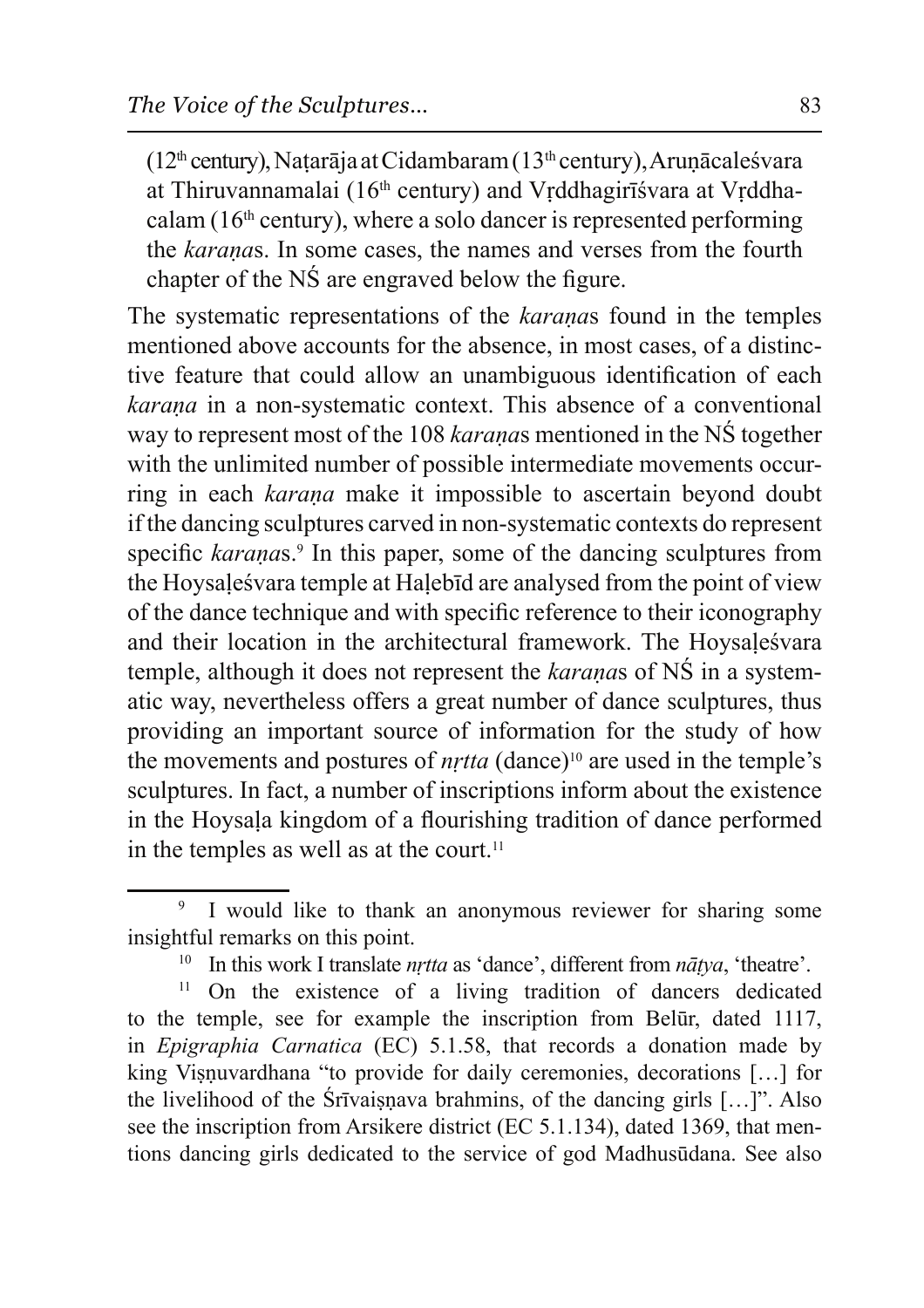As mentioned before, I am not attempting here an identification of the dance actions found in the sculptures with the karanas of the NS; nonetheless, I will try to isolate smaller dance units represented in the sculptures and to study them also using the available sources on the karanas, especially the Abhinavabhāratī.<sup>12</sup> Karanas are made of different combinations of  $c\bar{a}r\bar{t}s$  (dance actions of the lower limbs), *sthānas* (stances) and *nrttahastas* (dance actions of the upper limbs) that in certain cases can be used on stage to express specific emotions *(bhāva/rasa)*. Based on this, I propose an analysis of the most common dance movement of the arms *(nrttahasta)* in the dancing sculptures of the Hoysalesvara temple at Halebid according to the *nātya-sāstras* and the *silpa-sastras* with the aim to explore how the language of dance is used in temple sculptures and could possibly empower the sculptures to communicate specific *bhavas* and *rasas*. In this manner, I will try to provide an example of how the body language specific to the art of dance possibly transcends the boundaries of the performance and communicates with the devotees, through the sculptures, in this way accomplishing a specific ritual function.

Few scholarly works addressed the topic of the dance sculptures in the Hoysala temples. Nandagopal (Nandagopal 1990) examined the ways in which dance is represented in the arts of Karnataka offering a useful compilation of dancing sculptures' related apparatus of music instruments and ornaments. Govindarajan in her work

 $12$ All references are from the first volume of the Abhinavabharati in the fourth revised edition of the Gaekward Oriental Series, Vadodara, 1992.

EC 7.170. The temple dancers are generally referred to in the inscriptions with the term *pātra-bhoga* or *pātra-sule* ambiguously indicating both the dancers and the ritual service (bhoga) they provide in the temple. In the Kannada inscription from Arsikere mentioned above (EC 5.1.134), the dancing girls dedicated to the service of god Madhusūdana are referred to with thenames devarige pātra-bhogake and devara pātra-bhogakke. In another inscription (EC 5.1.125), the dancing girls consecrated to the temple are referred to with the name *degulada sule*, their supervisor is called *sulevala* and their quarters *sulegeri*.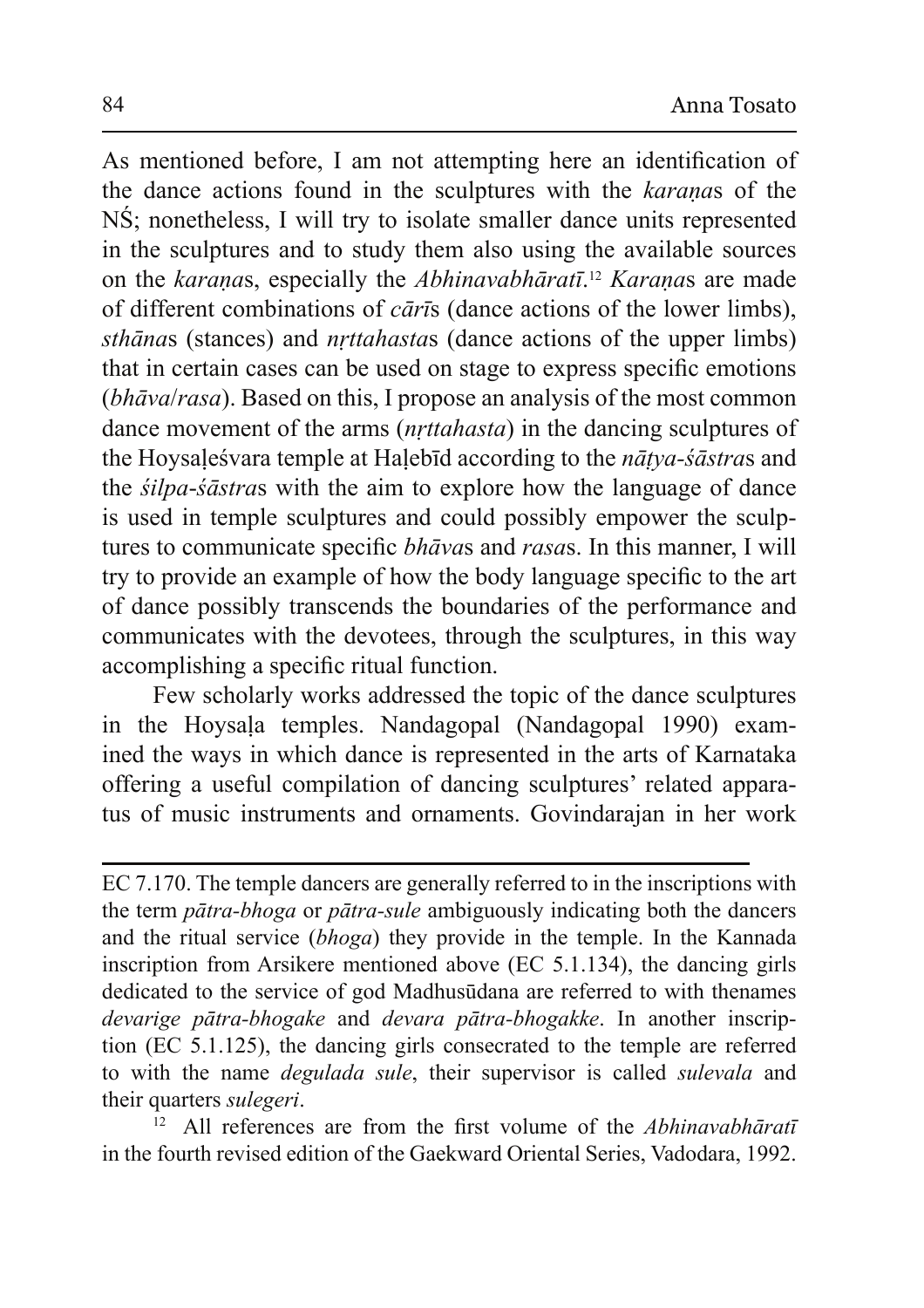on the representation of dance in the sculptural art of Karnataka  $(Govindarajan$  1983) includes a generic analysis of some Hoysala dance sculptures, while a general study of the dance movements represented in the major Hoysala temples is found in Nadig (Nadig 1990). This last work is written from a dancer perspective and its main focus is to show the contribution of ancient sculptors to the contemporary practice of Indian dance. With specific reference to the dance sculptures in the Hoysalesvara temple, Ramaswami (Ramaswami 2000) offers a comprehensive survey that includes the analysis of the *nrttamūrtis* as well as the other dancing figures located in the narrative friezes. Previous literature on the dance sculptures represented in the Hoysales vara temple will be considered when exploring the different aspects of the complex relationship involving the following categories: 1. the textual sources on dance and sculpture  $(n\bar{a}t\gamma a$ - and  $\dot{s}ilpa$ - $\dot{s}a$ *stras*); 2. the sculptors; 3. the dancers (temple dancers and court dancers); 4. the devotees for whom the images are meant.

Due to the absolute relevance of the concept of *karana* in the dance technique,<sup>13</sup> an introductory definition of the karanas based on the *nātya-sāstras* and on the ABh is fundamental before examining the way in which dance is represented in sculptures and the relationship between the textual sources, the dancers, the sculptors and the devotees.

# **The** *karanas* of dance

*Karanas* are basic units of movement defined, classified and described in the fourth chapter of the NS. The word *karana* is a noun in the neuter gender denoting an instrument that is used to perform an action (*krivate 'nena*).<sup>14</sup> In the context of dance, the word *karana* is defined as a "combined movement of the upper and lower limbs"

<sup>&</sup>lt;sup>13</sup> See below, especially footnote n. 20.

<sup>&</sup>lt;sup>14</sup> The name is formed from the root  $k\tilde{r}$ <sup> $\tilde{n}$ </sup>- and the suffix *lyut* in the sense of 'instrument' (karane). The suffix *lyut* (ana) is applied to a verbal root when the relation of the word to be formed with the verb is that of an instrument. In the process,  $\tilde{n}$  gets the *it-samjna* and disappears. See *Astadhyavi*, 3.3.119.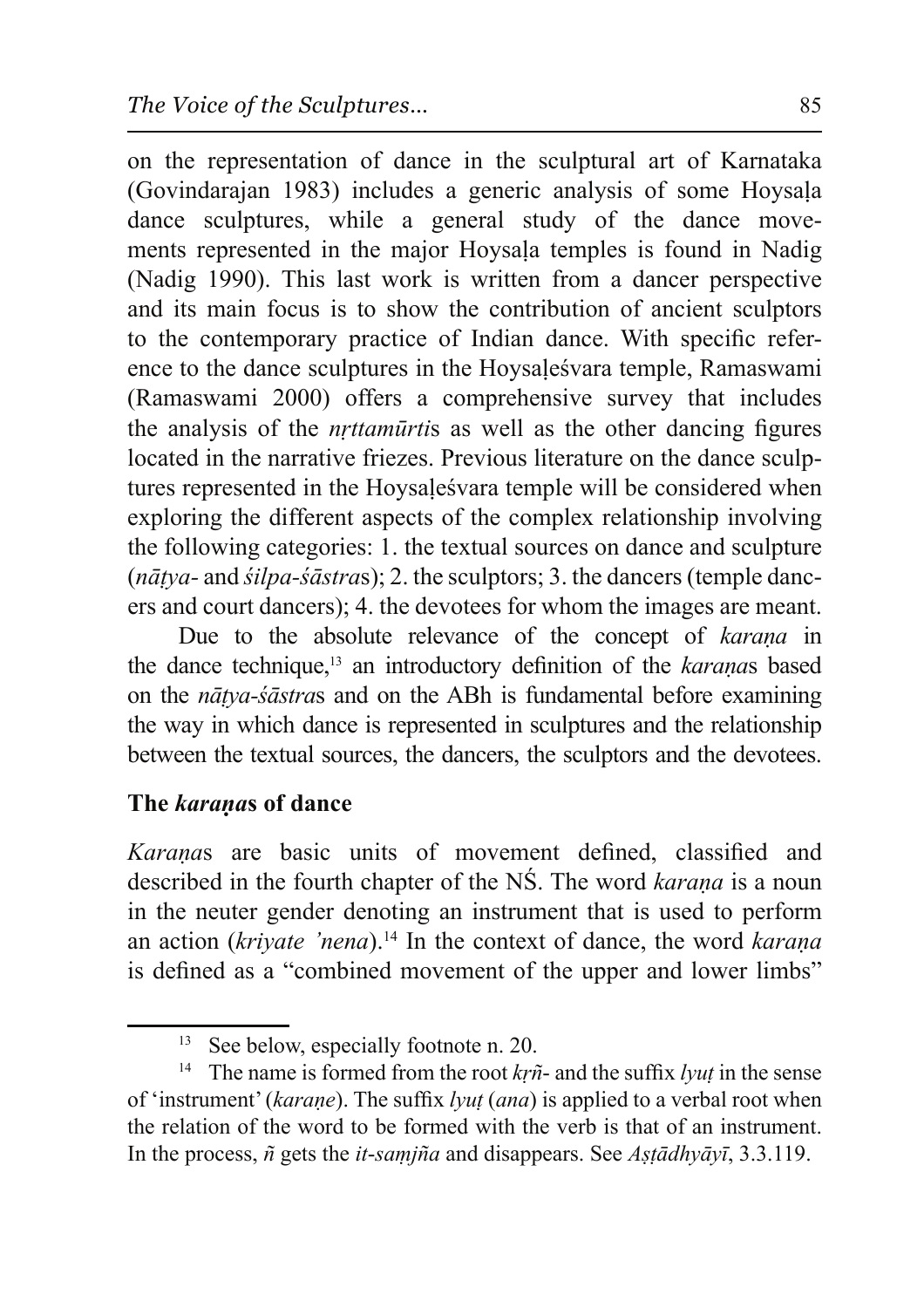(NŚ 4.30b: hastapādasamāyogo nrttasya karaņam bhavet).<sup>15</sup> Abhinavagupta explains the word in terms of action: "a karana is an action. Which kind of action? An action of dance which is the graceful movement of the limbs of the body".<sup>16</sup> According to the NS, different numbers of *karanas* join together to form longer sequences of dance movements called *angahāras*.<sup>17</sup> The NS (NS 4.60–167) enumerates 108 karanas and 32 angahāras.<sup>18</sup> They constitute the vital essence

<sup>15</sup> The names *hasta* and *pada* have to be intended here as *upalaksana* (synecdoche) for 'upper limbs' and 'lower limbs' respectively. See ABh ad NS 4.30, p. 90: "[the word] *hasta* includes every major and minor limb of the upper part of the body, [the word] *pada* includes the lower part of the body: waist, sides, thigh, legs, feet, etc." (hastopalaksitatasya pūrvakāyavartitaśākhāngopāngādeh pādopalaksitatasya cāparakāyagatapārśvakatyūrujanghācaranādeh). Unless specified otherwise, all translations are mine.

<sup>&</sup>lt;sup>16</sup> ABh ad NS 4.30, p. 90: kriyā karanam kasya kriyā? nrttasya gātrānām hastopalaksitasva vilāsaksepasva.

<sup>&</sup>lt;sup>17</sup> According to NS 4.33, *angahāras* are sequences of four, six, seven or eight karanas (sadbhir vā saptabhir vāpi astabhir navabhis tathā | karanair *iha samvuktā angahārāh prakīrtitāh*  $||$ ). The word *angahāra* indicates a movement ( $h\bar{a}ra$ , from the root  $h r$ -) of the body's limbs ( $angas$ ); Abhinavagupta defines it as "moving the limbs without ruptures and placing them in the right places" (tatra ye 'ngahārā angānām haranānīti atrutitarūpatayā samucitasthānaprāptih, ABh ad NŚ 1.44, p. 21).

<sup>&</sup>lt;sup>18</sup> ABh ad NS 4.59, p. 95: "A karana is produced by the combination of static postures and movements" (ihāvasthānam gatis ceti dvavanirvartvam *karanam*). When intended in this way, as generic movements of the body, both the karanas and the angaharas are infinite (anantya, ABh ad NS 4.27, p. 95). Nevertheless, to explain the symbolic numbers 108 and 32, Abhinavagupta comments that the text mentions only those karanas which are useful in making up the angahāras (ānantyam yady api karaņānām tathāpi angahāropayogitvād *etāvad uktam iti*, ABh ad NŚ 4.59, p. 95), and only those 32 *angahāras* which are the most useful for achieving the visible aim of the performance due to their extremely charming nature (prādhānyād drstaphalam praty adhikoparaktatayā dvātrimsan nāmato nirdistāh, ABh ad NS 4.19-26, p. 89). On the concept of drsta/adrsta in the ABh, see Ganser 2016.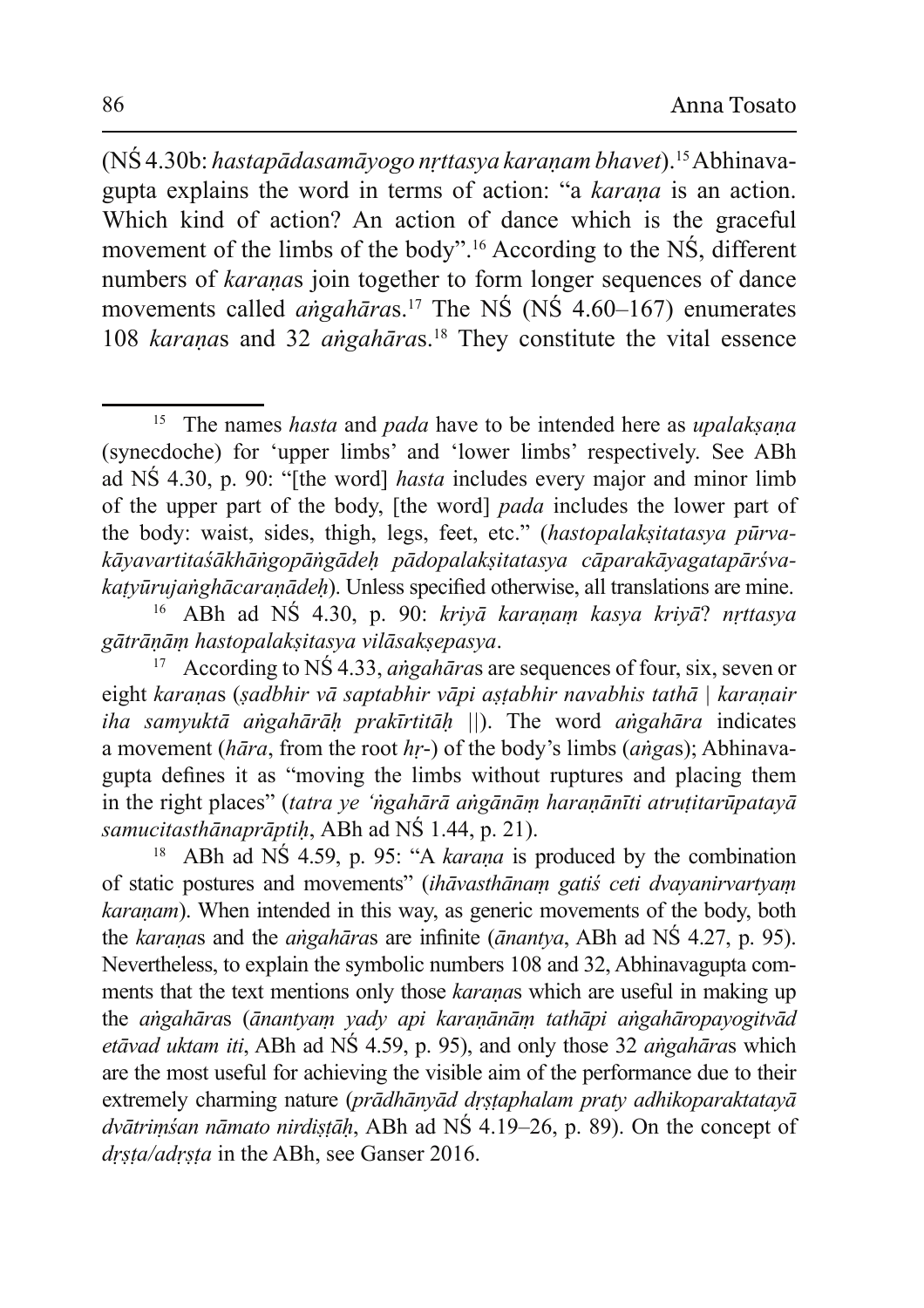$(prāna)^{19}$  of dance (*nrtta*): in fact, according to Abhinavagupta, *nrtta* and karanas are the same, for nothing else exists in *nrtta* apart from the karanas.<sup>20</sup> Further, Abhinavagupta makes another crucial remark about the meaning of *karana* in dance: "an action which is different from the actions of refusing or taking an object, such action is called karana".<sup>21</sup> The reference here is to the nature of dance (*nrtta*), which is "not in view of any task (na tu kenacit kartavyāmśena)". The concept is visually epitomized in the dance of Lord Siva performing the *kaisikī vrtti* in the vision of Bharatamuni ( $N\acute{S}$  1.45): "on account of the absence of any task, the only reason for the Lord's dance is joy".<sup>22</sup> The kaisikī vrtti, the 'gorgeous manner', is introduced in the first chapter of the NS when presenting the four manners  $(vrttis)^{23}$  of the theatrical performance. The NS defines the kaisikī vrtti as "nrtta*angahāra-sampannā*" ( $N\acute{S}$  1.44), telling thus that it is "characterized by

<sup>&</sup>lt;sup>19</sup> See ABh ad NS 1.44, p. 22.

Abhinavagupta explains the use of the genitive (*nrttasya*) in the definition  $20\,$ of karaņa in NS 4.30: hastapādasamāyogo nrttasya karaņam bhavet as: nrttasya *iti vyapadeśivattvena sasthī* (ABh ad NŚ 4.30, p. 90). The *vyapadeśivat-bhāva* is a grammatical device used to indicate that something is considered as if composed of different parts, even though there is only one entity. The example typically given is *rahoh siras*, the 'head of Rahu', an expression where the genitive case is used, as if Rahu possessed a head, like other beings, even though Rahu is just a head. Therefore, in the same way, the genitive in the expression "*nrttasya* karana" indicates that *nrtta* is nothing but *karanas*.

Abh ad NŚ 4.30, p. 90: heyopādeyavişayakriyādibhyo vyatiriktā yā tatkrivā karanam itv arthah.

itikartavyāntaravaikalyāt ānandanrttamātrasthitaḥ, ABh ad NŚ 1.45, 22 p. 21. Karanas and angaharas originate from internal bliss: "while dancing, Lord Siva is full of bliss jumping out from his body, which is beautiful on account of internal happiness" (paripūrņānandanirbharībhūtadehoccaladāntaranirvārasundarākārasya—ata eva nrtyatah, ABh ad NŚ 1.45, p. 21). This is expressed outwardly in the form of *vilasa*, a playfulness full of grace (see below, n.  $24$ ).

<sup>&</sup>lt;sup>23</sup> The four *vrttis* are: *bhāratī*, 'the vocal'; *sāttvatī*, 'the psychophysical';  $\bar{a}$ rabhatī, 'the physical' and kaiśikī, 'the gorgeous'. On the vrttis, see NS 20.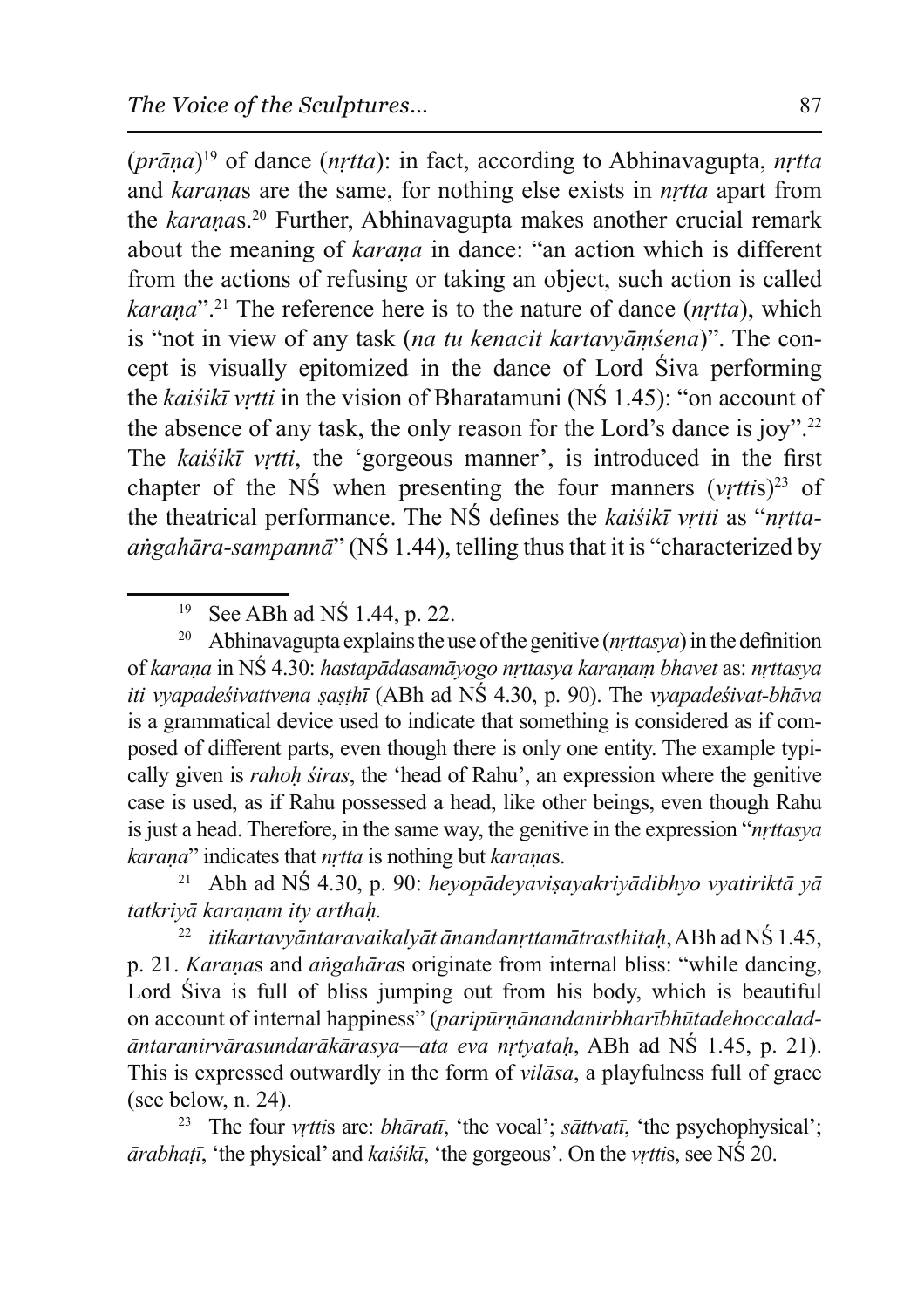[the sequences of movements called] the *angaharas* of dance."<sup>24</sup> Furthermore, the NS defines the *kaisikī vrtti as rasabhāvakriyātmikā* (NS 1.44b) and *śrngārarasasambhavā* (NŚ 1.45b), that is to say, "capable of producing bhāvas and rasas" and especially "evoking the *syngara rasa*". While commenting on the nature of the *kaisikī vrtti*. Abhinavagupta introduces important elements to evaluate the existence and the nature of the link between the karanas of dance and the arousing of the aesthetic experience known as rasa. First of all, the name kaisiku is derived from kesa ('hair'). The relation is thus explained: just as hair adds beauty to the body, so it is by adding the beauty (saundaravaicitya)<sup>25</sup> of the kaisikī vrtti to the representation that bhāvas and rasas can be rendered and communicated in a more powerful way.<sup>26</sup> This holds true in particular for the *srngara rasa*, but not only. A passage from the ABh suggests that the body movements used in *nrtta*, *i.e.* turns, revolutions, stretching of the eyebrows, sidelong glances, etc. are necessary agents in the process of arousing *bhavas* and *rasas*:

Therefore, even if the four means of representation (abhinaya) which are the cause of the manifestation of *srngara* [rasa] are employed in the delicate mode (sukumāra), without sweet and indolent turns and revolutions, without stretching of eyebrows, sidelong glances etc. one cannot even mention the relish of *śrngāra rasa* [let alone experience it!] (Translation Ganser 2013: 188, n. 137)<sup>27</sup>

<sup>&</sup>lt;sup>24</sup> One should keep in mind at all times that the kaisikī vrtti is a manner or a style of performance and therefore does not include dance alone, but also other elements like instrumental music, songs etc. Nevertheless, Abhinavagupta defines the *kaisikī vrtti* and the *karanas* using the same words, gātrāņām angopāngānām vilāsena ksepah (Abh ad NŚ 1.44, p. 21) and gātrānām vilāsaksepah (ABh ad NŚ 4.30, p. 90) respectively.

Literally the 'beautiful variety'.

ABh ad NS, 1.41, p. 20: "just like hair does not perform any action, but  $26\,$ is useful to enhance the beauty of the body, so in the same way, those actions which are useful for creating beauty are called kaiśikī vrtti" (keśāh kimcid apy arthakriyājātam akurvanto dehaśobhopayoginah tadvat saundaryopayogī vyāpārah kaiśikīvrttir iti).

See ABh ad NŚ 1.44, p. 22: tena śrngārābhivyaktihetau sukumāre 27 caturvidhe 'py abhinaye vojite madhuramantharavalanāvartanābhrūksepa-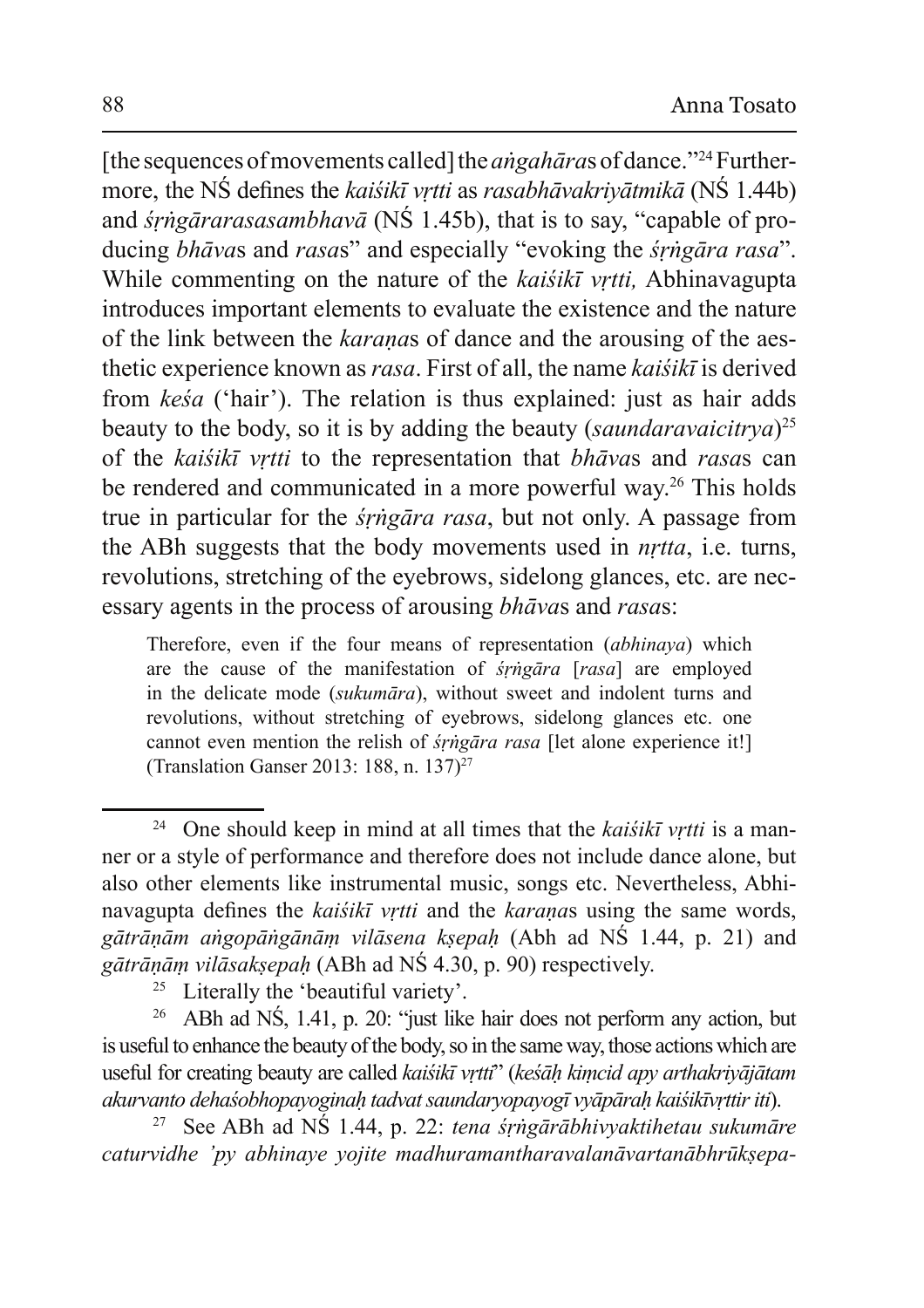When different types of dance movements act together with *abhinaya*,  $28$ music and songs, they concur to the arousing of *bhavas* and *rasas* in the spectators. This is also the sense, I believe, of Abhinavagupta indicating *vinivogas*, theatrical uses, for the *nrtta-karanas* listed in  $N\acute{S}$ .<sup>29</sup>

# 3. The Hoysalesvara temple at Halebīd

The Hoysalesvara temple is located in the village of Halebid, in the Hassan District of the State of Karnataka. During the Hoysala time, in this site was the city of Dorasamudra that served as the capital of the Hoysala empire for three centuries. The Hoysalesvara temple was built in the  $12<sup>th</sup>$  century, between 1120 and 1150. It is raised on a platform *(jagati)* and consists of two connected shrines, containing the Hoysalesvara and Santalesvara *lingas* respectively. Both shrines have star-shaped outer walls and include a *sukanāsi* (vestibule)<sup>30</sup> and

katāksādinā vinā śrngārarasāsvādasya nāmāpi na bhavati.

<sup>28</sup> For the definition of representation *(abhinaya)* and for the description of the four modes of abhinaya based on body movements (āngikābhinaya), words (vācikābhinava), psychophysical states (sāttvikābhinava) and ornaments  $(\bar{a}h\bar{a}rv\bar{a}bhinava)$ , see NŚ 8.7–9.

29 Abhinavagupta (ABh ad NŚ 4) indicates a *vinivoga* for 79 out of 108 *karanas* listed in NS 4. In some cases, the *vinivogas* have a mimetic value that can be guessed by the name of the *karana* itself as in *karana* 1: *talapuspaputa*, 'a handful of flowers', used at the beginning of the performance to greet the gods with flowers or in *karana* 83: *harinapluta*, 'the flight of the deer'. In other cases, the *vinivogas* have a mimetic value even though their usage is not hinted at in the karana's name. See for example karana 47: vrscika, 'scorpion', where the leg lifted backwards, in the manner of a scorpion's tale, is conventionally used to represent the action of flying. Finally, some *vinivogas* are directly linked to the expression of *bhāvas*, as in *karana* 11: *katicchinna*, literally 'split waist', used to express the feeling of wonder, with which I deal in this work. In the same way, there are examples of karanas used to express jealousy, anger, wrath, arrogance, etc.

<sup>30</sup> The term *sukanāsi* primarily refers to the front projection of the *sikhara* (superstructure), but it also indicates the hall below this projection, as in this case.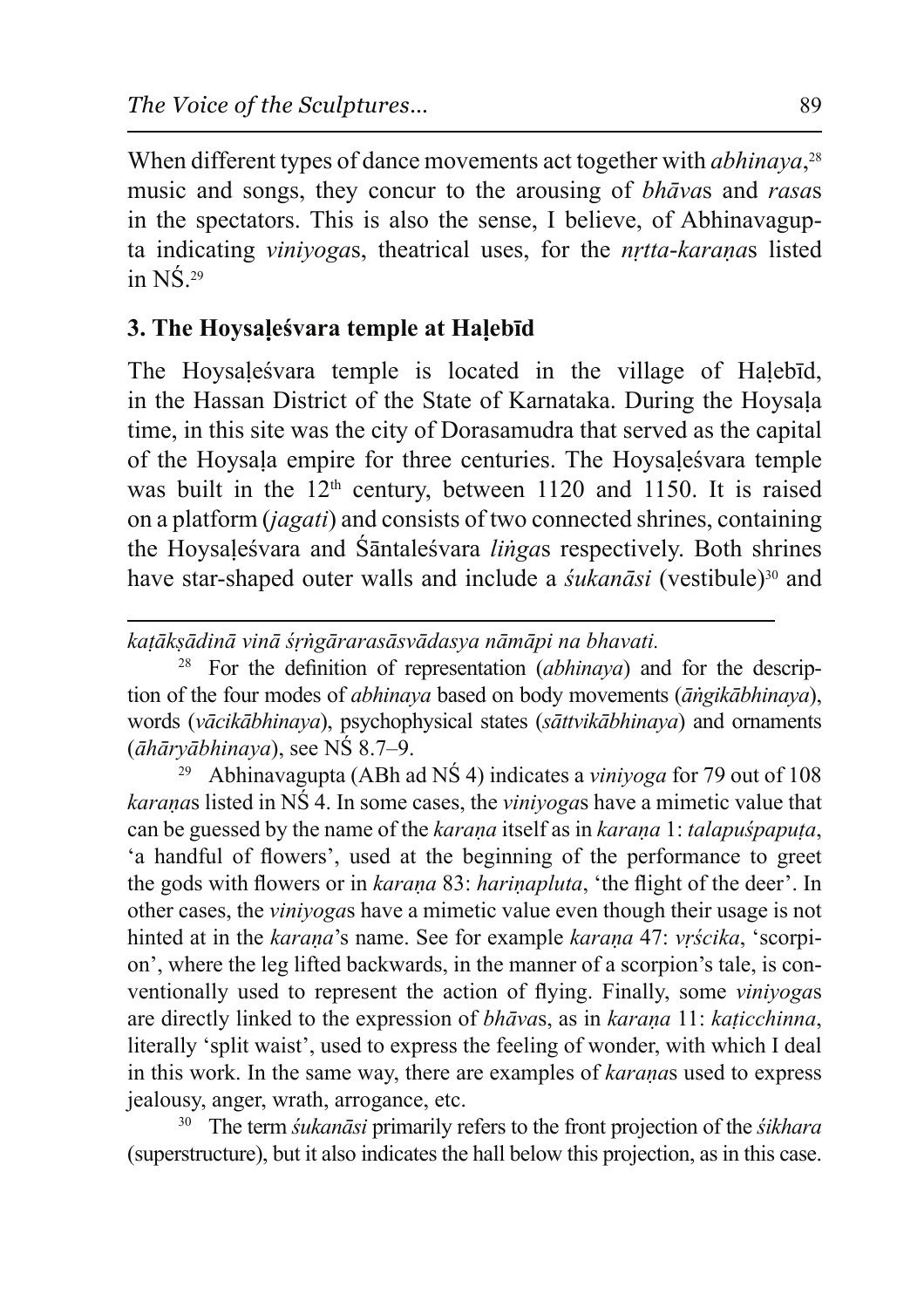a square *rangamandapa* or *navaranga* (pillared hall). Each shrine has stone benches running all along the Eastern part of the wall and large niches added to the center of each side. The superstructures are missing. The temple has four entrances to the *navarangas*: two from the East, one from the North and one from the South. Each doorway has niches flanking the sides of the stairs. The outer walls of the temple feature an ornated *adhisthana* (basement) consisting of eight rows called *pattika*s (cornices) running along the temple and each carved with a particular motif. From the bottom to the top, these are: 1. A row of elephants; 2. A row of lions; 3. A row of creepers; 4. A row of horsemen; 5. Another row of creepers; 6. Scenes from the epics, the *puranas*, dance and music;<sup>31</sup> 7. A row of *makaras* (crocodiles); 8. A row of *hamsas* (wild geese/swans). Above the *pattika* and up to the eaves in the outer walls of the *garbhagrha* is the central portion of the wall that is decorated with reliefs of gods and goddesses. Elsewhere, in the front part of the temple, the central portion of the wall is decorated with *jālakas* (perforated screens) and railings. While the screens are not decorated except for geometrical patterns, the railings showcase three rows of images, starting right above the *pattikas*. From the bottom to the top, these are: 1. Alternatively recessed and protruding niches with miniatures of *yaksas* and *śālabhañjikās/apsarases*; 2. A row of miniature *śikharas* flanked by lions located over a projecting portion of the railing; 3. A row of miniature figures enclosed in rectangular niches portraying warriors, erotic scenes and dancers. Finally, in the outer walls of the niches added to each shrine, the basement consists of only five pattikās, surmounted by a row of miniature *śikhara*, flanked by figurines on each side. This variation in the basement structure is important in the context of this work: the row with miniature *śikharas* occupies the visual space elsewhere assigned to the sixth *pattika* and most of the figurines found here actually represent dancers and musicians.

<sup>&</sup>lt;sup>31</sup> For a list of all the themes found in the sculptures of the sixth *pattika*, see the Annual Report for the year 1930 of the Mysore Archeological Department 1934: 33–60.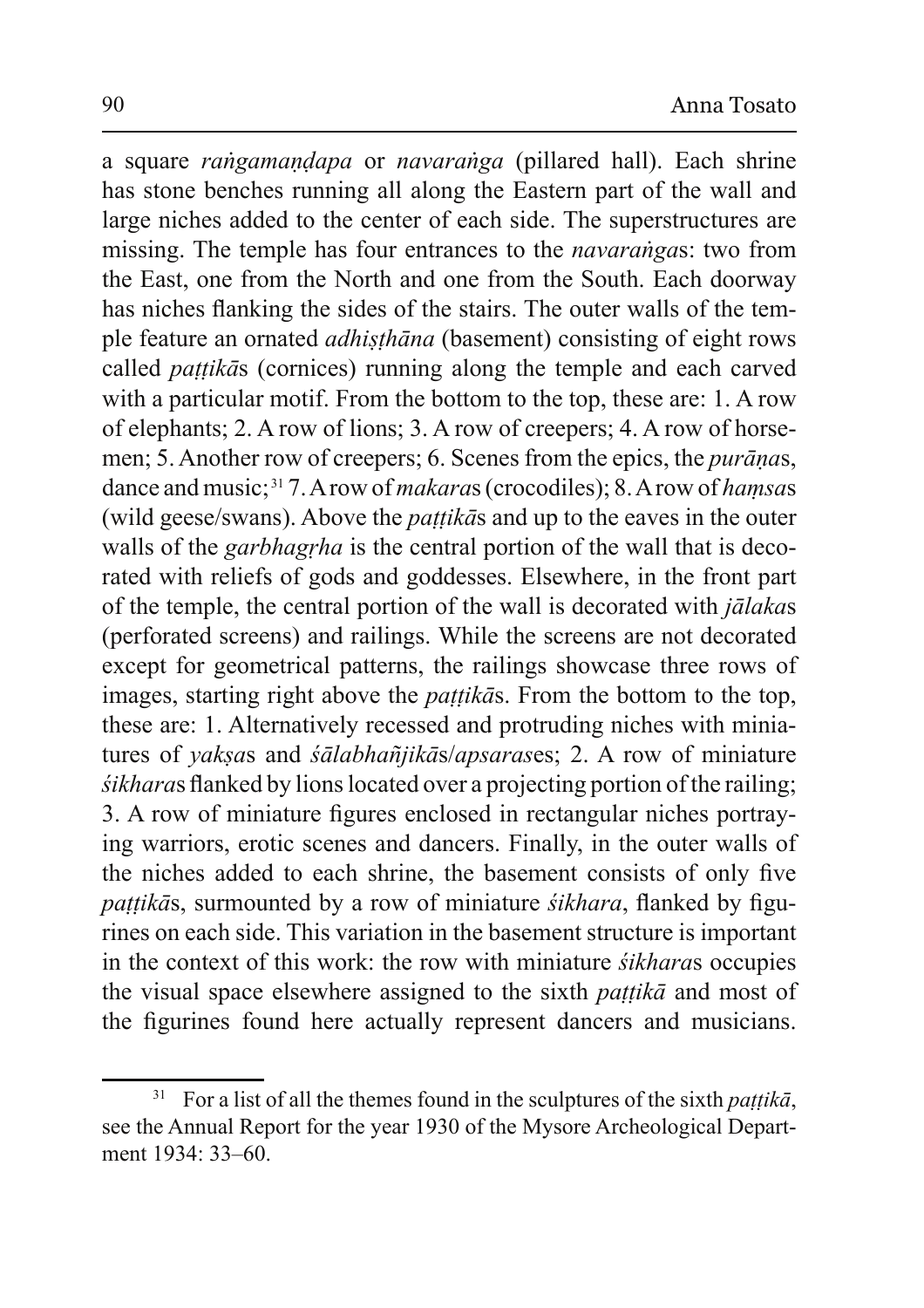Compared to the abundance of the outside sculptured walls, the inside of the temple looks rather plain, although it still contains sculptured lintels leading to the *garbhagrha*, door sculptured ceilings (often displaying dance scenes) and some sculptured pillar *upapitha* (plinths), also displaying dance scenes. On the top portion of the pillars bearing the *navarangas*' ceilings, few of the original bracket sculptures (130 cm ca.) of the so called '*madanikas*' remain, most of which perform dance movements.

Amongst the variety of its sculptures, the Hoysales vara temple displays a great number of figures performing dance movements. Here, the sculptures representing dance can be classified into three broad categories:

1. Dance-like movements: the figures do not perform an actual dance, but every limb of their body is carved using the language of dance.

2. Proper dance movements: the figures perform an actual dance movement in the context of a dance scene. Typically, these sculptures show a solo dancer surrounded by musicians.

3. Nrttamūrtis: showing the dance movements of gods and goddesses.

In this work, I will focus on the second group that includes the figures engaged in proper dance movements. The dancing sculptures constitute a fundamental document of the state of the art of dance in the Hoysala time and territory. More interestingly, they provide the source to investigate the criteria leading to the choice of certain dance movements to be represented on the temple building: why are some movements considered more fit than others to be represented in this context? What do they communicate and mean? Is their meaning somehow 'in tune' with the temple or with the deity worshipped in it?

Sculptures representing proper dance movements are found all over the temple, although the majority of them converge in the sixth *pattika* of the basement: this cornice is 23 cm ca. wide and is located at an average height of 150 cm from the floor. This part of the wall, that includes the narrative friezes, is where the eyes naturally focus as one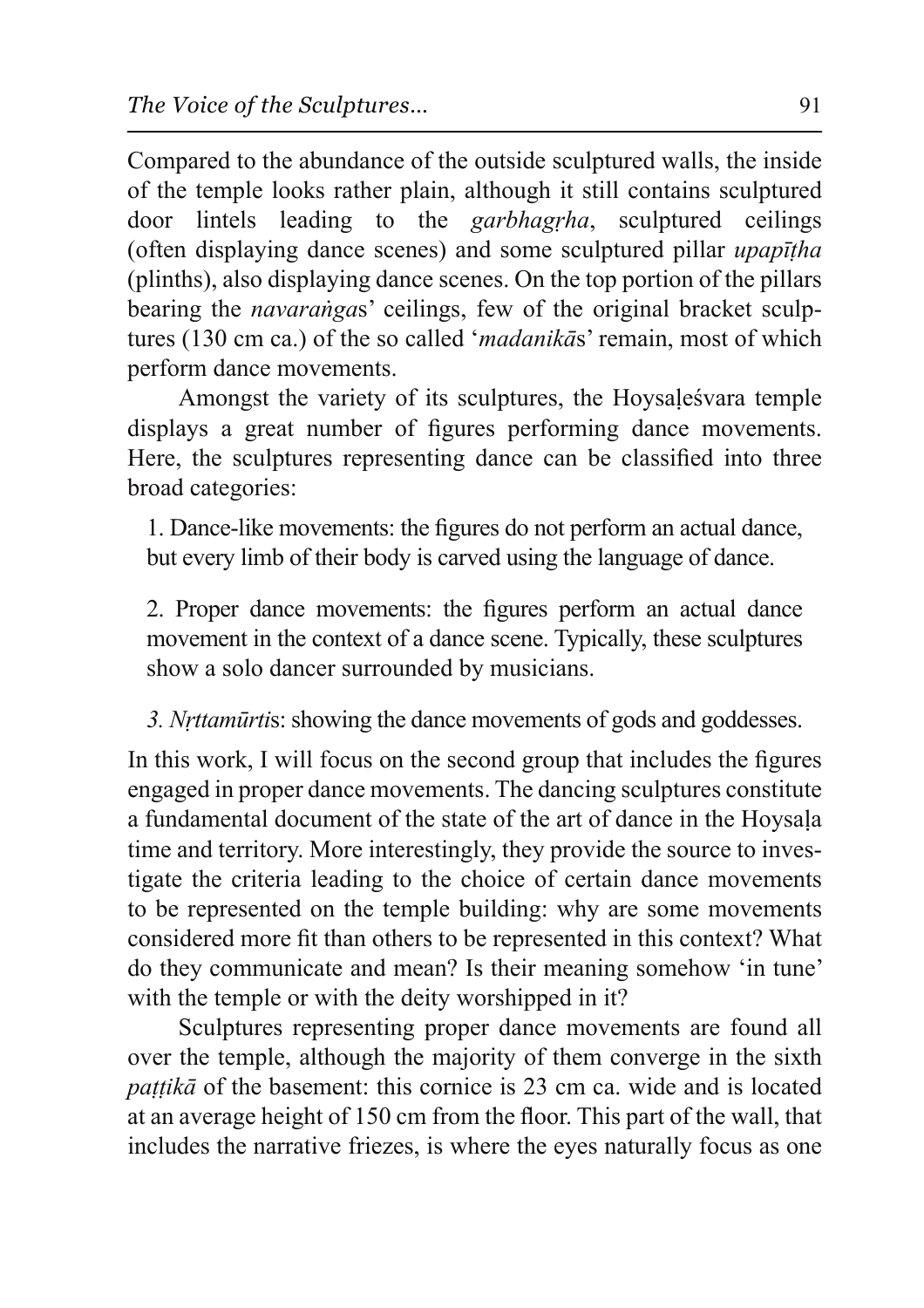walks around the temple.<sup>32</sup> The second place for a number of dance figures are the protruding miniature niches<sup>33</sup> in the lowest section of the railings: these measure around 23 cm and are located at an approximate height of 240 cm from the floor. These two parts of the temple wall alone contain more than half of the dance sculptures' total number (56 out of 100). The central portion of the wall corresponding to the garbhagrhas shows around fifteen examples of *nrttamūrtis*, or dancing gods and goddesses. Dance movements are also frequently represented in the small figurines (5 cm ca.) encircled by the creepers' volutes of the third and fifth cornices of the basement.<sup>34</sup> Finally, amongst the figures flanking the miniature *sikharas* of the topmost cornice of the niches' walls that occupies the same space of the sixth cornice of the basement, many are dancers. In the Hoysales vara temple there are at least 100 figures engaged in proper dance.<sup>35</sup> Still, from a technical point of view, the range of dance movements represented is limited: out of 100 dancing figures, 59 show dance movements that share the same posture of the arms, with one hand kept near the ear and the other stretched at the side in *dola hasta*.<sup>36</sup> I will describe this pose in detail below.

The frequency of its occurrence suggests that this movement of the arms, combined as it is with a range of four leg-postures, was

<sup>&</sup>lt;sup>32</sup> The measure of 150 cm is the average height from the floor of a line passing through the middle of the cornice. The sixth cornice occupies the space on the wall between around 137 and 160 cm of height from the floor.

<sup>&</sup>lt;sup>33</sup> The niches are organized so that dancers occupy the protruding niches, while the musicians occupy the recessed ones.

<sup>&</sup>lt;sup>34</sup> The third and fifth cornices are around 13.5 cm wide and are located at around 76 cm and 120 cm from the floor respectively.

Throughout this work, I define a 'proper dance' sculpture by the pres-35 ence of musicians.

 $36\,$ See NS 9.148: "It is called *dola* [*hasta*] when the shoulders are relaxed and both hands in *patāka* [*hasta*] are hanging down while performing a karana" (amsau praśithilau muktau patākau tu pralambitau yadā bhavetām karane sa dola iti samjñitah).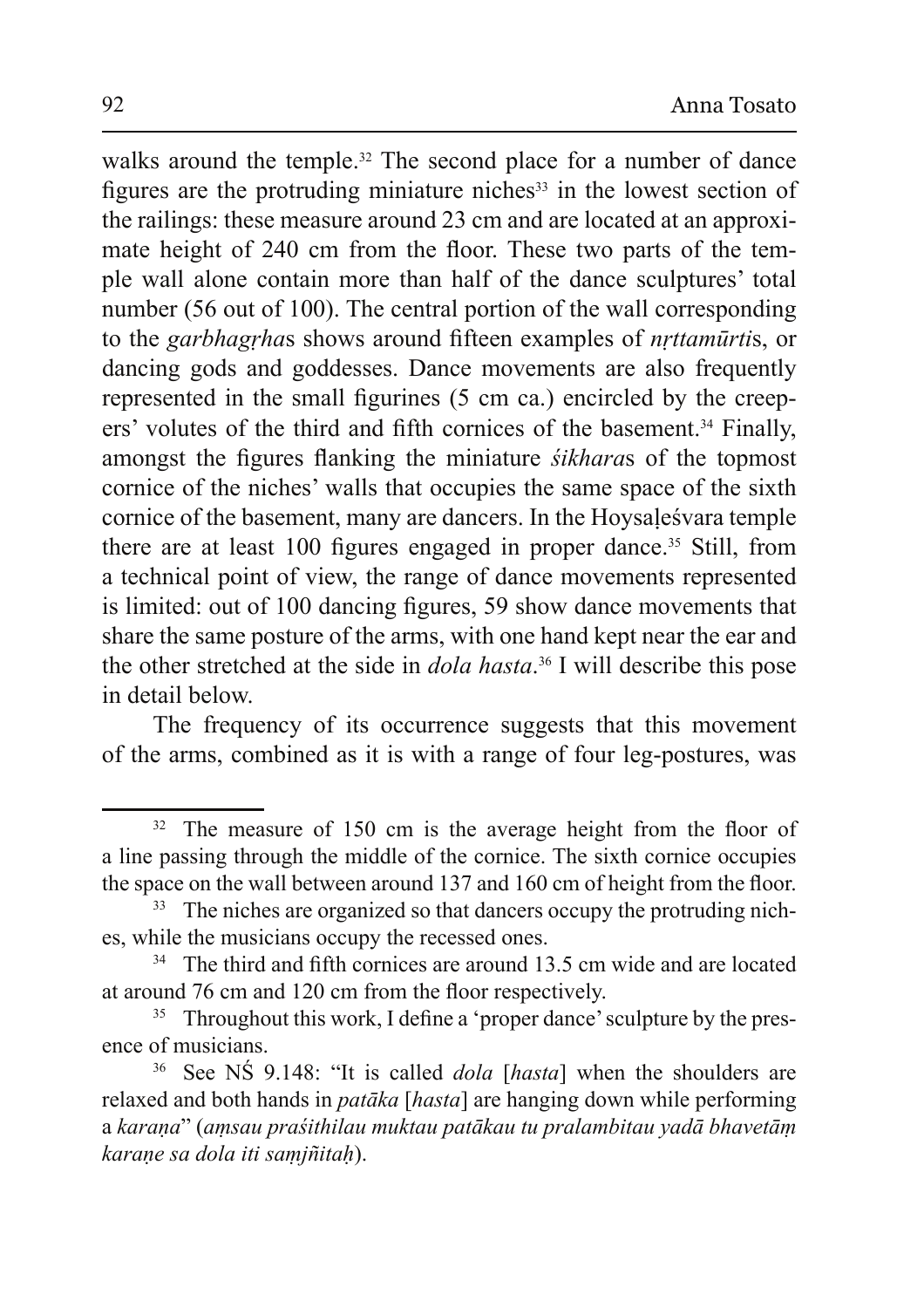for some reasons considered particularly fit for the representation on the temple walls. The sculptures hold the hand kept near the ear in slightly different ways: in some cases, the fingers are facing upwards and the hand is showing a pose similar to *patāka*<sup>37</sup> or *alapallava/alapadma hasta*.<sup>38</sup> In other cases, the hand in *alapallava hasta* is stretched outwards with the fingers pointing away from the head. In most of the figures, the fingers are separated and rotated maybe to suggest a continuous movement of the hand. From the dance point of view, this movement could be a circular and outward movement of the *udvestita*<sup>39</sup> or *parivartita*<sup>40</sup> type. The general impression is that of a movement in which the arms move away from the center of the body, as the *apaviddha* described in SR.<sup>41</sup> From the iconographic point of view, this results in a gesture that closely resembles the one generally known in the *silpa-sastras* as *vismaya hasta*, literally a gesture expressing wonder (*vismaya*).<sup>42</sup>

The sculptures combine the arm-movement described above with four different movements of the legs. The first has one foot

See NŚ 9.91: "It is [called] *alapallava* [*hasta*] when all the fingers are turned round towards the palm of the hand, standing sideways and separated" (*āvartitāh karatale yasyāngulyo bhavanti hi* | *pārsvāgatavikīrnāś ca sa bhaved alapallavah* ||).

<sup>39</sup> See NS 9.216: "It is called *udvestita* [nrtta hasta], [the movement in which] the fingers starting with the forefinger move outwards in succession" (*udvestyante yadāngulyas tarjanyādyā bahir mukham* | kramaśah kara*nam viprās tad udvestitam ucvate* ||).

See NS 9.218: "It is called *parivartita* [*nrtta hasta*], [the movement in which] the fingers starting from the little one stretch outwards in succession" (*udvartyante kaniştādyā bāhyatah kramaso yadā* | *angulyah karanam viprās tad uktam parivartitam* ||).

SR 7.339 defines *apaviddha*: "proceeding out from the region of the chest with circular movements". NS 9.220 mentions *apaviddha* as one of the arm-movements, but does not describe it.

<sup>42</sup> On the *vismaya* hand pose in Hindu iconography, see Gopinatha Rao 1997 [1914]: Vol. I, part 1, plate V, figs. 13–14.

<sup>&</sup>lt;sup>37</sup> See NS 9.18: "It is known as *patāka* [*hasta*] when all the fingers are stretched out together while the thumb is bent" (prasāritāḥ samāḥ sarvāḥ *vasvāngulvo bhavanti hi* | kuñcitas ca tathāngusthah sa patāka iti smrtah ||).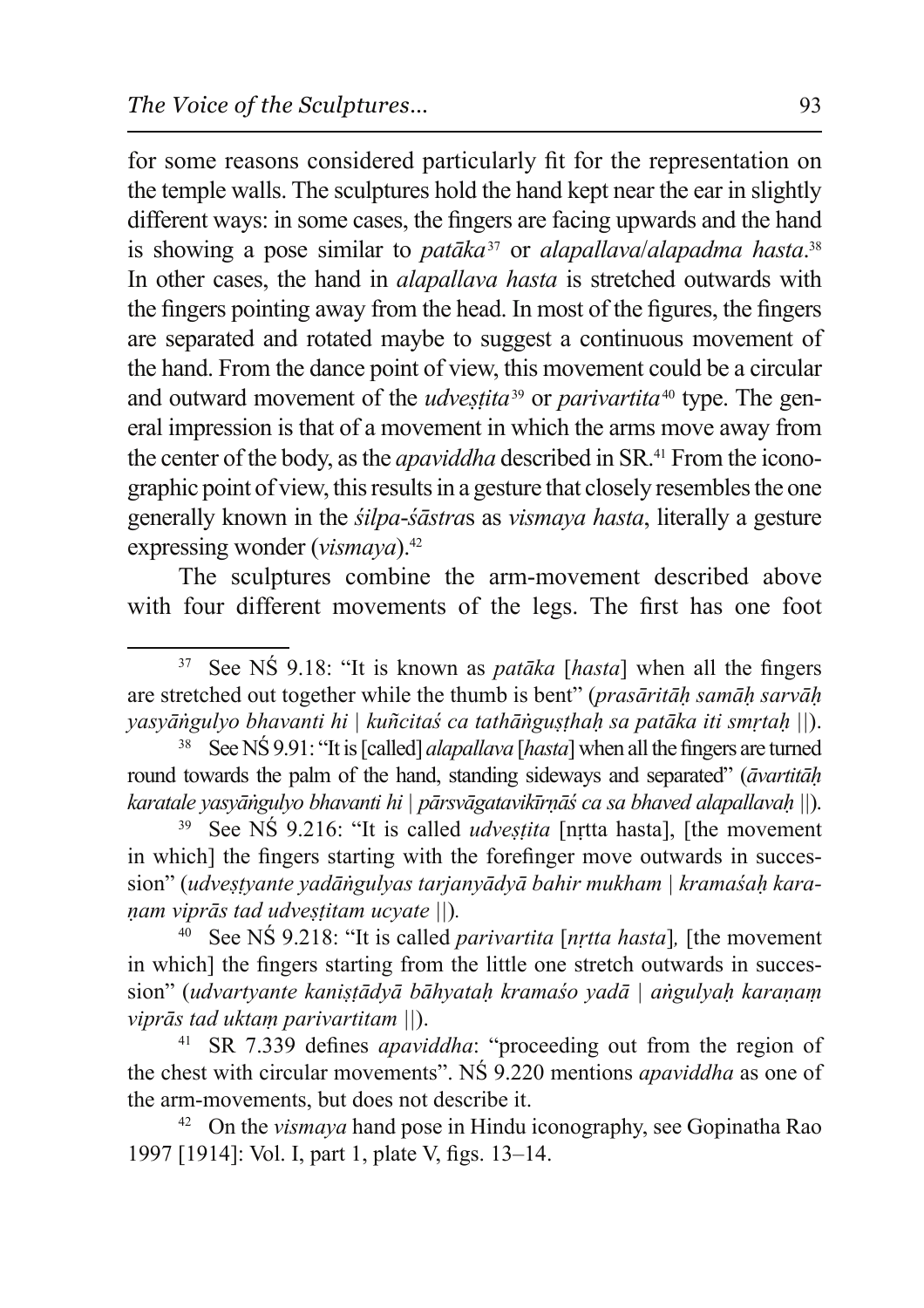resting on the ground in tryaśra<sup>43</sup> at a distance of about two or more tālas (span) from the other foot, giving the general impression of a stance (sthāna), like the vaisnava sthāna<sup>44</sup> or the mandala sthāna<sup>45</sup>  $(26$  examples, fig. 1–3). The second leg-position shows one foot in kuncita<sup>46</sup> or sūc $\bar{t}$ <sup>47</sup> this gives the impression of being ready to be lifted or also could suggest an alternate upward and downward movement of the type of *udghattita*<sup>48</sup> (7 examples, fig. 4). The third position shows a bent knee with fully raised foot  $(\bar{u}rdhvai\bar{a}nu)$ <sup>49</sup> sometimes

<sup>&</sup>lt;sup>43</sup> The foot in *tryasra* (literally: 'triangle') has the heel touching the middle of the other foot and the fingers pointing outwards.

See NS 10.52–53: "In the *vaisnava sthana* the feet are kept two and a half *talas* apart, one in the natural position, the other in *tryasra* with the toes pointing sideways. The shank is slightly bent and the limbs are *sausthava* [i.e. properly held in a natural position with the chest raised, see NŚ 10.92–93a]" (dvau tālāv ardhatālas ca padāyor antaram bhavet | tayos samutthitas tv ekas tryaśrah paksasthito 'parah || kimcid añcita jangham ca sausthavāngapuraskrtam | vaisnavasthānam etad dhi).

See NS 10.65b–66a: "In the *mandala* [sthāna], which is sacred to Indra, the feet are kept four *talas* apart in *tryasra* with the toes pointing sideways. The waist and the knee are in a natural position" (aindre tu mandale pādau catus $t\bar{a}l\bar{a}$ ntaristhitau || tryaśrau paksasthitau caiva kațijānū samau tathā |).

See NS 9.277b–279a: "It is known as *kuñcita* when the heel is thrown upwards, the toes are bent and so is the middle of the foot. It is used in the aristocratic gait, in turning around and in performing the *atikranta cart*" (utksiptā yasya pārsņih syād angulyah kuñcitās tathā || tathākuñcitamadhyaś ca sa pādah kuñcitah smrtah | udāttagamane caiva vartitodvartite tathā || atikrāntakrame caiva pādam etam prayojayet |).

<sup>&</sup>lt;sup>47</sup> See NS 9.279b–280a: "It is known as *sūcī* when the [right] foot has the heel raised and rests on the big toe, while the left [foot] is held in a natural position" (utksiptā tu bhavet pārsņih angusthāgrena samsthitah || vāmaś caiva svabhāvasthah sūcīpādah prakīrtitah |).

<sup>&</sup>lt;sup>48</sup> See NS 9.266b: "[In the *udghattita*] the foot first stands on its forepart and then the heel touches the ground" (sthitva padatalagrena parsnir bhūmau nipātyate  $||$ ).

See NS 10.33: "It is known as *ūrdhvajānu* [cārī] when one *kuñcita* 49 foot is thrown upwards with its knee at the level of the breast while the other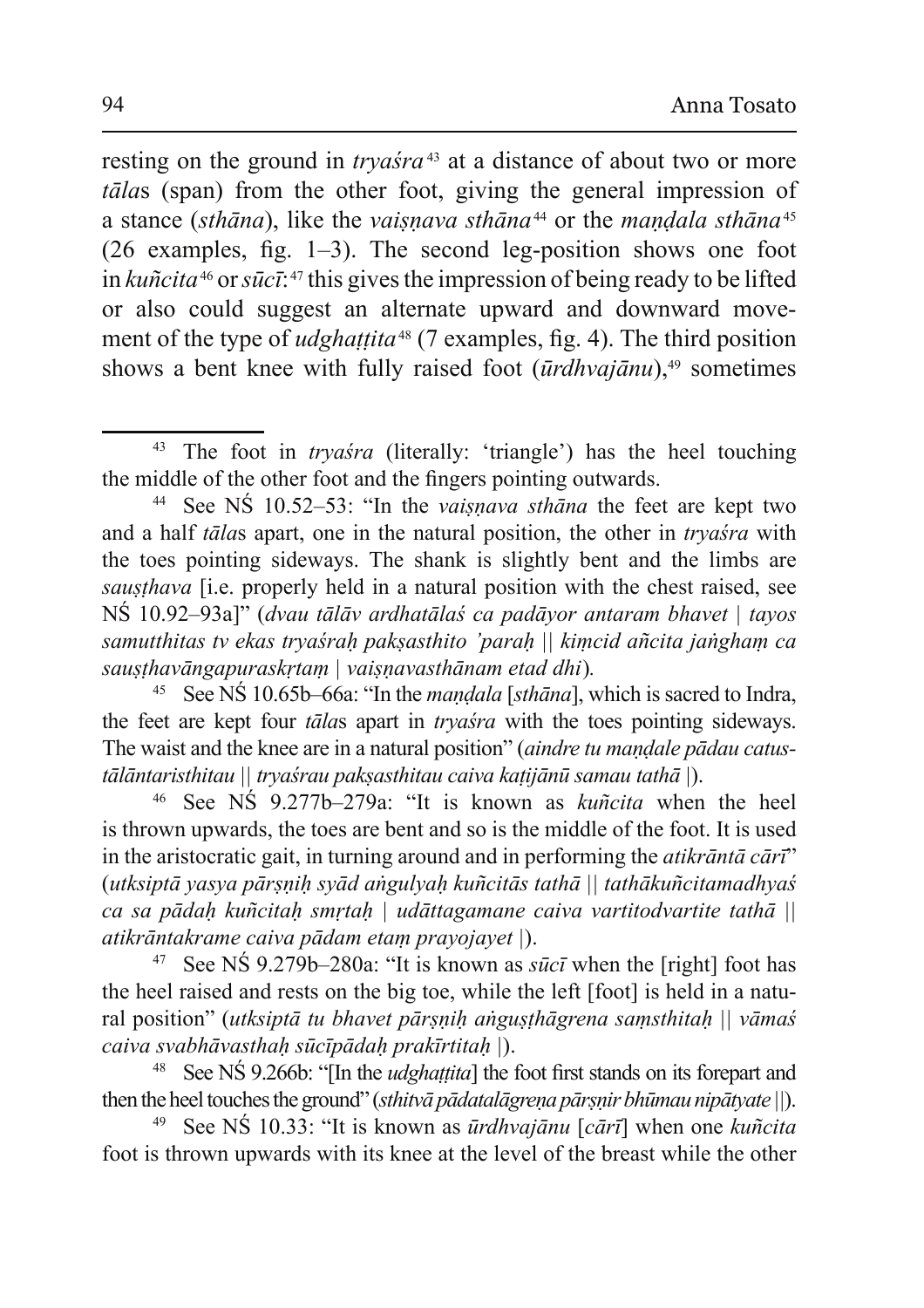*kuñcita*, sometimes with the sole completely turned upwards  $(20$  examples, fig. 5–6). Lastly, in a few examples, the legs are crossed at the shins *(janghāsvastika)* in the *ksipta* posture (6 examples, fig. 7). In all the sculptures, the head is bent at different degrees and directions as in the *parivalita* movement described in the NS.<sup>50</sup>

From the above analysis, it emerges that the group of sculptures considered in this study display proper dance movements that involve the whole body and feature a common posture of the arms in which one hand in *alapallava hasta* is possibly used to represent the *vismaya hasta* of iconography. The texts on dance do not mention the expression of wonder (*vismaya*) as one of the main usages for *alapadma* hasta.<sup>51</sup> However, Abhinavagupta, while commenting on chapter four of the NS, mentions three dance sequences or *karanas* where the *alapallava hasta* is linked to the expression of the feeling of wonder. Below, I will describe these three cases in relation to the sculptures considered in this work, although, this is not with the intention of proposing a final identification of the sculptures with a particular *karana*, something that at present would not be possible.<sup>52</sup> The main

knee is kept firm" (kuñcitam pādam utksipya jānu stanasamam nyaset | *dvitīvam ca kramastabdham urdhvajānuh prakīrtitā* ||).

See NS 8.26a: "[It is called] *parivalantia* when the head is alternately turned to the sides" (*parvāyasah pārsvagatam sirah syāt parivāhitam*).

<sup>51</sup> In her work, Ramaswami (Ramaswami 2000) remarks the outstanding frequency of this *nrttahasta* in the sculptures of the Hoysalesvara temple. While doing so, she maintains the identification of the *alapadma hasta* with the *vismaya hasta* of iconography although the absence in the dance texts of any reference to the use of the *alapadma hasta* to express wonder makes her conclude that "in this case dance and sculptural texts seem to differ in usage" (Ramaswami 2000: 137). The textual evidence from the ABh proposed in this work offers an authoritative source to substantiate the usage of *alapadma hasta* to signify wonder (*vismaya*).

 $52$  The possibility of the sculptures representing different moments of the same dance action where the arms are carved in the same position as to become a distinctive sign to recognize a specific *karana* is fascinating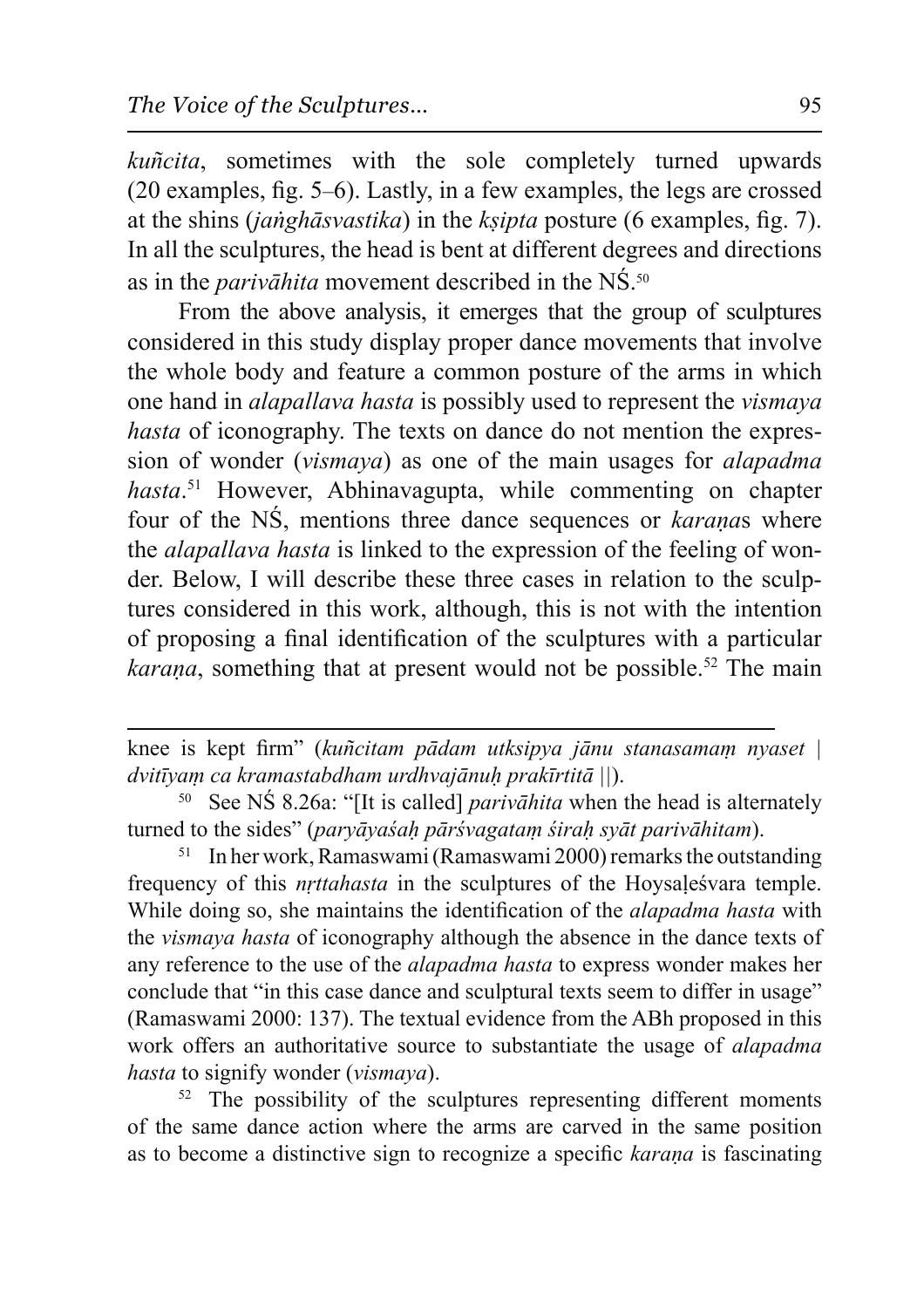aim of confronting the textual descriptions and the available systematic representations of these three *karanas* with the dancing sculptures of the Hoysalesvara temple is to consider the latter a possible source of information on the relationship existing between the sculptors, the performing art of dance and the texts on dance available in the Hoysala kingdom. This is done especially with regard to the possibility that the dance movements were chosen for the temple walls also based on their theatrical usage or on a shared repository of bodily gestures recorded in some theatrical sources.

The first case mentioned in the ABh is the karana katicchinna (karaņa 11),<sup>53</sup> where the hands are defined as *pallava*,<sup>54</sup> a term that Abhinavagupta explains as one hand in *patāka* and the other in *alapallava* raised to the shoulders in an alternate movement,<sup>55</sup> perhaps following

but yet to be proved. As an anonymous reviewer remarked, the recurring position of the arms theoretically rules out the possibility of the sculptures representing different moments of the same dance action since, at least in principle, a karana would require the arms to move as well.

<sup>53</sup> See NS 4.72; SR 7.608-9; NR 4.45-6. The *karanas*' numbers given in brackets refer to the order given in the list of karanas in the NS  $(N\dot{S} 4.34 - 143)$ .

<sup>54</sup> The NS (NS 9.196a) mentions a *nrtta hasta* named *pallava*: "It is called *pallava* [*nrtta hasta*] when two *patāka* hands are loose at the wrists" (manibandhanamuktau tu patākau pallavau smrtau). The description found in SR (SR 7.239b–242a) is more detailed and is closer to Abhinavagupta's description of the hand movement involved in the katicchinna karana: "when two *patāka* hands are stretched upwards in *vyāvartita* and turned back in *parivartita* and brought to form a *svastika*, [the pose] is considered to be *pallava*. Some say that here two *tripatāka* hands are used. Yet others say that *pallava* is that in which two *padmakosa* hands, loose at the wrists, are lowered and raised up, either at the sides or in front. Still other mentions patāka in the place of padmakośa". Translation by Kunjunni Raja and Burnier (Kunjunni Raja and Burnier 1976).

See ABh ad NS 4.72, p. 102: "The *pallava* [nrtta hasta?] should be performed with one hand in pataka and the other in alapallava alternately brought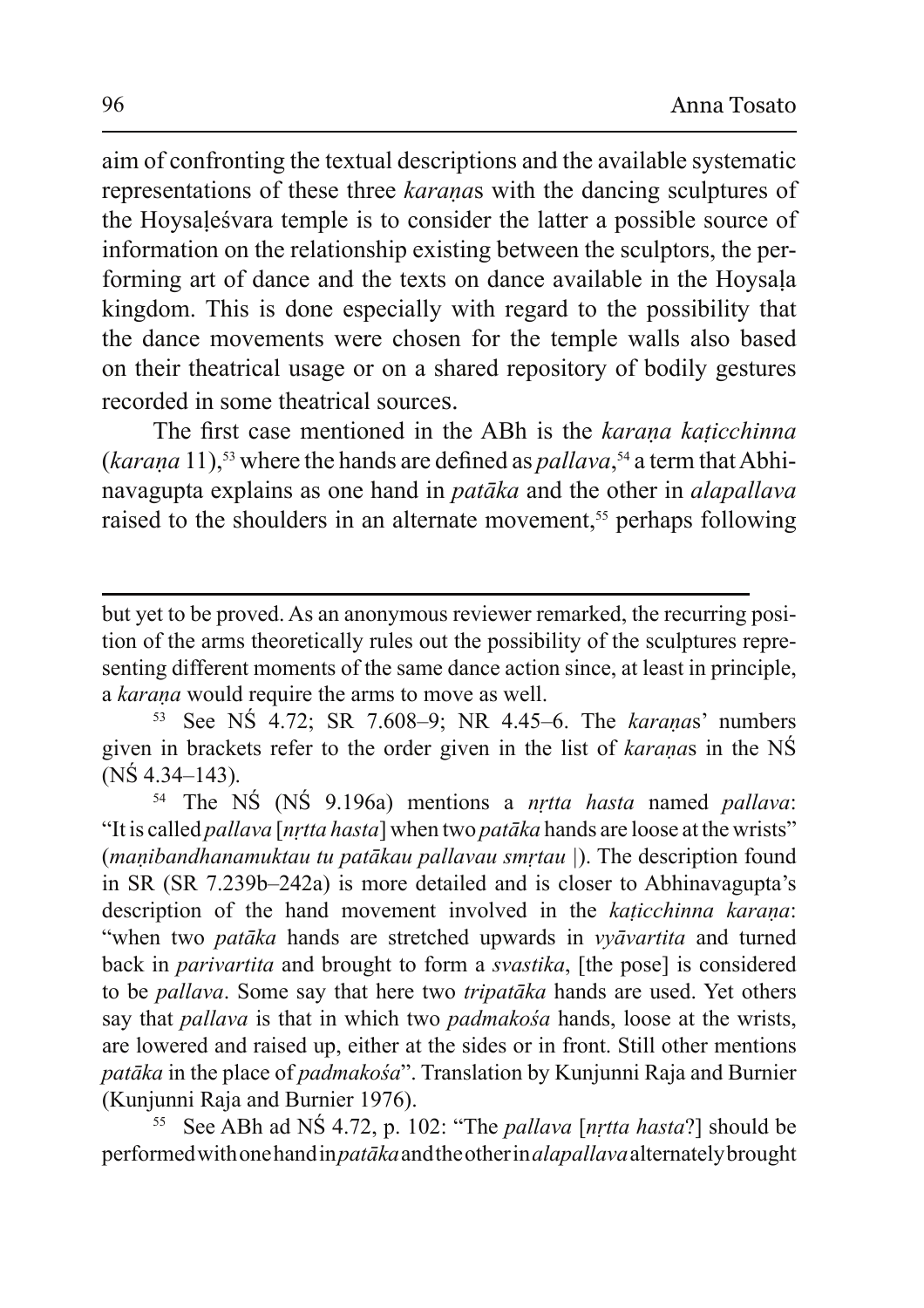the movement of the waist to the sides.<sup>56</sup> The Cidambaram relief shows this *karana* with both arms stretched sideways above the level of the shoulders. The Sarangapani sculpture inscribed as *katicchinnam* presents nothing of the textual descriptions, apart from a hand possibly *patāka* or *alapallava* and a slightly shifted waist.<sup>57</sup> However, the movement of the arms described in ABh could suit the movement seen in the sculptures, especially as it assigns great importance to the *alapallava hasta.* Abhinavagupta specifies that the *katicchinna karana* is used in expressing wonder: *vismavaprādhana vākvārthābhinave* cāsya prayogah<sup>58</sup> More specifically, in this case Abhinavagupta adds that the *pallava* hand gesture in this *karana* is to be used "at the beginning [of the *karana*?], to proclaim the predominance of [the feeling of] wonder"<sup>.59</sup> In the *katicchinna karana*<sup>60</sup> the legs perform

to the shoulders" (bāhuśirasi ca pallavam patākālapallavacchāyādvitīyam  $parv\bar{a}$ <sub>yena</sub> bibhrad vidhevah).

<sup>56</sup> The main feature of this *karana* is the oscillation of the waist from side to side (*katīmadhyasya valana*, NS 9.245), hence probably the name *katicchinna*, 'split waist'. In the *katicchinna karana*, the legs perform the *bhramarī cārī* (see NŚ 10.45: "It is known as *bhramarī [cārī*] when the foot in *atikrānta* is lifted, then the body turns around and the second foot turns on the sole") and the *atikranta cart*. See NS 10.30: "It is known as *atikrāntā* [*cārī*] when the *kuñcita* foot is thrown upwards, then stretched in front and made to fall on the ground" (*kun*citam padam utksipya puratah samprasārayet utkṣipya pātayec cainam atikrāntā tu sā smṛtā) with a turning movement of the body in the first *cart* and one *kuñcita* foot raised in the second *cārī*. The dancer should then take the *mandala sthāna* (see definition above, n.  $45$ ).

<sup>57</sup> See Vatsyayan 1982: 24.

<sup>58</sup> See ABh ad NS 4.72, p. 102: "To be used in representing the meaning of a sentence where [the sentiment of] wonder is prevalent" (vismayaprādhanavākyārthābhinaye cāsya prayogah).

<sup>59</sup> *vismayaprādhānyakhyāpanāyaivātra pallavasyādau* (ABh ad NŚ 4.72, p. 102).

60 See NŚ 4.72; SR 7.608-9; NR 4.45-6.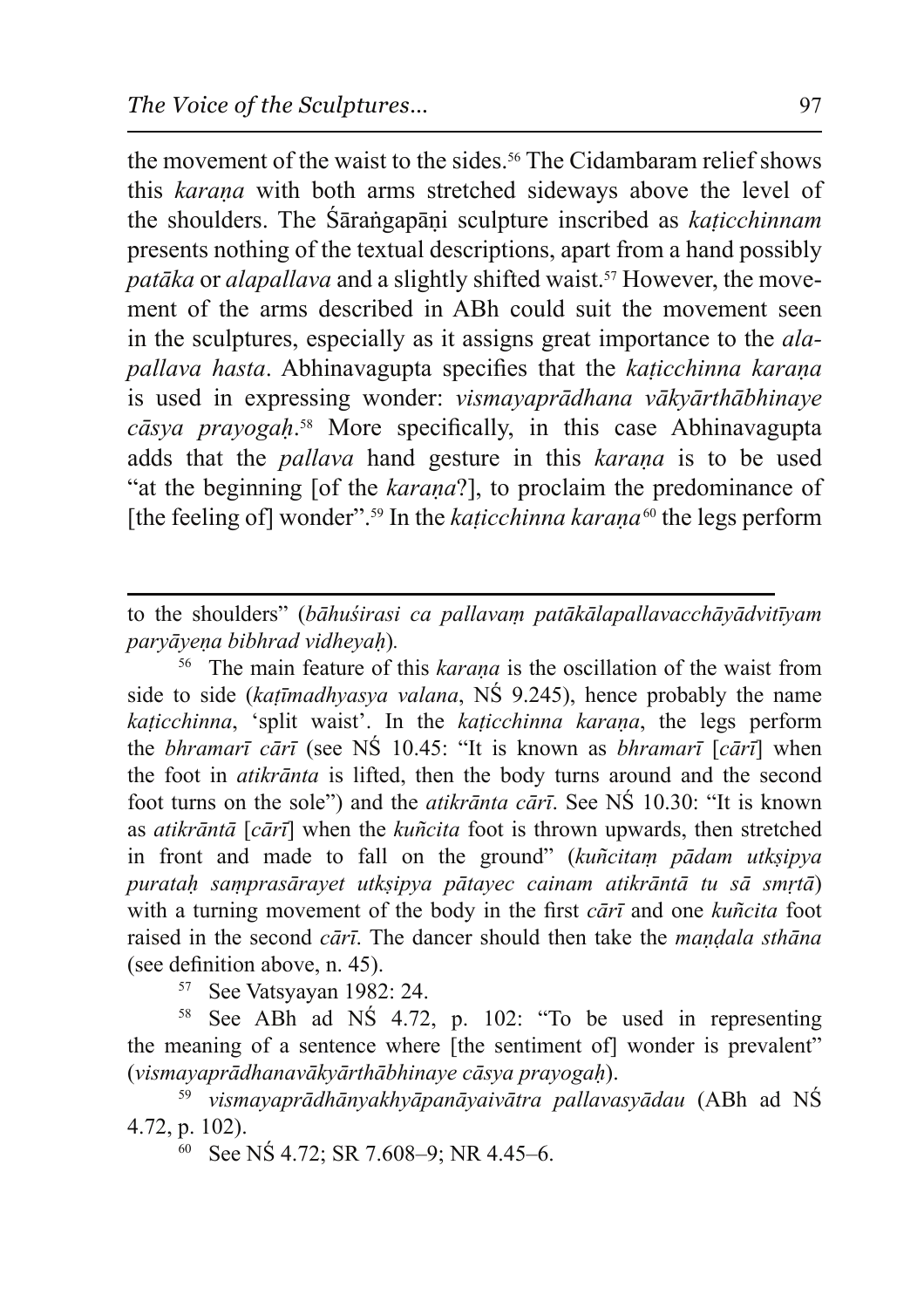the *bhramarī cārī*<sup>61</sup> and *atikrānta cārī* with a turning movement of the body in the first *cārī* and one *kuñcita* foot raised in the second *cārī*. The Hoysala sculptures do not show the complete turn of the body. According to the texts, another feature of this *karana* is the 'oscillation' of the middle of the waist moving side to side.<sup>62</sup> The dancer should then take the *mandala sthana*. No defined movement of the waist can be seen in the sculptures, although there is a shifting of the weight and the *sthana* with the feet apart.

The second case of an *alapallava hasta* used in connection with the representation of the feeling of wonder is found in the ABh on the karana catura (karaņa 39),<sup>63</sup> where Abhinavagupta explains the añcita hand described in the NS (NS 4.99a) as *alapallava*.<sup>64</sup> The hand in *alapallava* is clearly visible in the Sārangapāṇi sculpture inscribed as *caturam*,<sup>65</sup> where the other arm is remarkably stretched at the side, so to create a final posture in fact similar to the one displayed by the Hoysala sculptures. This is peculiar as it differs from the representation of the arm stretched across the torso in karihasta<sup>66</sup> that typically characterizes the sculptural representations of this karana, for instance at Cidambaram. The feet are described in the texts as one foot performing the alternate upwards/downwards

65 See Vatsyayan 1982: 9.

<sup>66</sup> See NS 9.199: "It is known as *karihasta* [*nrttahasta*] when the *lata* hand is lifted and swings from side to side, while the other hand in *tripataka* is held at the ear" (samunnato latāhastah pārśvāt pārśvam vilolitah | tripatāko 'parah karne karihastah prakīrtitah ||).

<sup>&</sup>lt;sup>61</sup> See NS 10.45: "It is known as *bhramarī* [c $\bar{a}$ rī] when the foot in *atikrānta* is lifted, then the body turns around and the second foot turns on the sole" (atikrāntakramam krtvā trikam tu parivartavet | dvitīvapāda bhramanāt talena bhramarī smrtā ||).

<sup>&</sup>lt;sup>62</sup> katīmadhvasva valana ( $\overline{\text{NS}}$  9.245).

<sup>63</sup> See NS 4.99b-100a; SR 7.648-9; NR 4. 192.

<sup>&</sup>lt;sup>64</sup> See ABh ad NS 4.99b–100a, page 114: "[with the term] *ancita*, *alapallava* [is meant]" (añcita ity alapallavah). SR (SR 7.648–9) and NR (NR 4.192) give only alapallava, following ABh.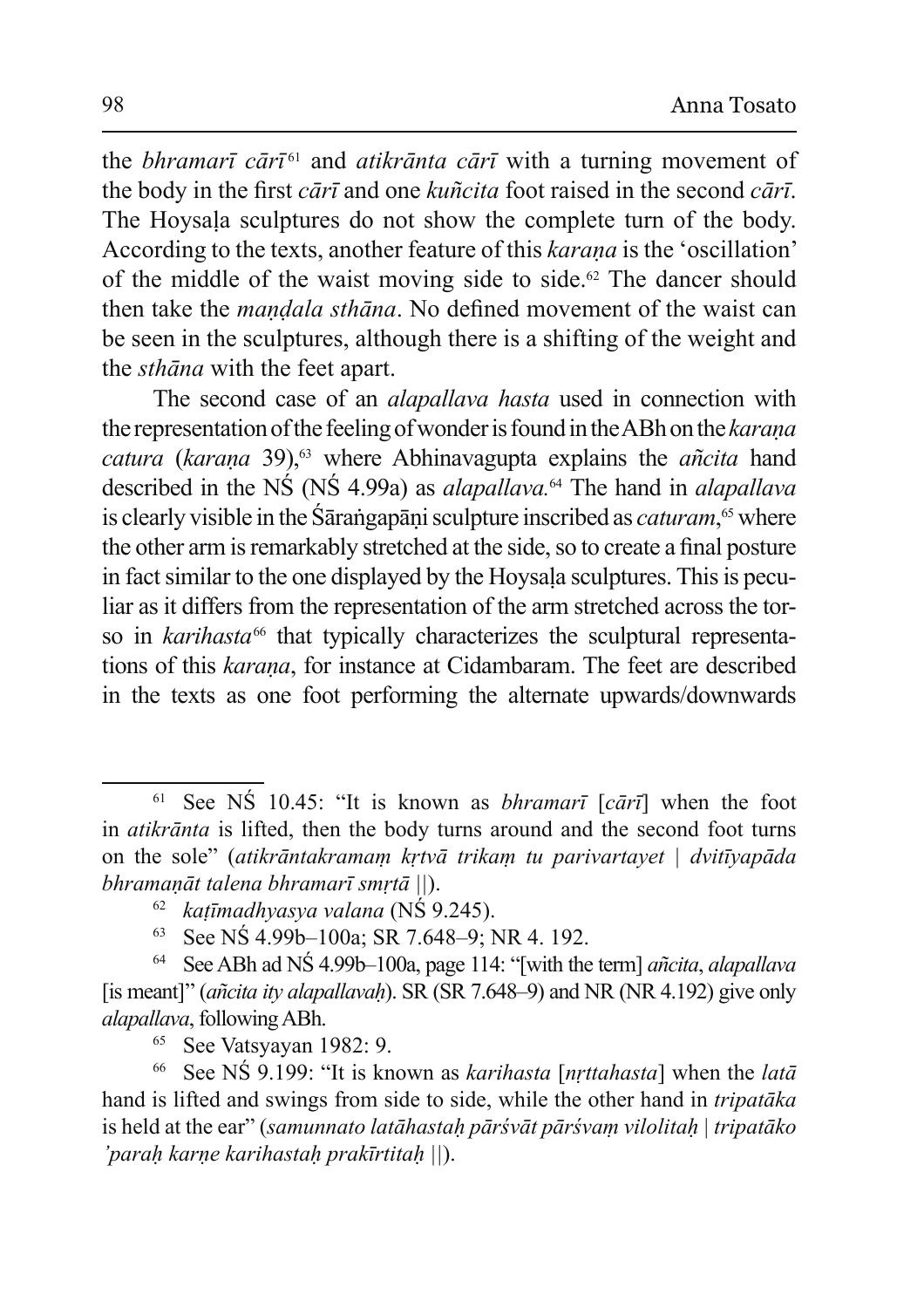movement *(udghattita)*.<sup>67</sup> According to Abhinayagupta, the *karana catura* is used on stage to indicate the feeling of astonishment, this time expressed by the *vidūșaka*, the jester of the theatrical play.<sup>68</sup>

In the third case, the karana vrścikakuttita (karana 42)<sup>69</sup> combines a backwards lifting of one leg with a hand movement called *nikuttita*, explained by Abhinavagupta as "both hands touching the tip of one's shoulders with *alapallava hasta*".<sup>70</sup> The *alapallava hasta*, clearly visible in the Sārangapāni sculpture inscribed as *vrścikakuttitam*<sup>71</sup> is not distinguable in the case of the Cidambaram relief. The ABh indicates as the *vinivoga* for this *karana*: "to be used to express the meaning of a sentence where the dominant [purport] is wonder (*vismaya*), the desire of moving through the sky, etc."<sup>72</sup> This is the less interesting movement in the context of this work as none of the movements included in this *karana* are to be found in the sculptures considered here. Besides the ABh, in the section dealing with the movements of the primary limbs (angas), the NS indicates the *parivalatita* head, which instead may well be present in the sculptures, as a movement to be used on stage in order to represent the feeling of wonder (*vismaya*), among others.<sup>73</sup>

See NS 4.102b-103a; SR 7.660-1; NR 4.212-3.

<sup>70</sup> See ABh ad NS 4.102b-103a, page 115: dvāv api hastau svabāhuśirasy alapallavau nikuttitau.

 $71$  See Vatsyayan 1982: 75.

See Abh ad NS 4.102b-103a, page 115: etac ca vismayākas agamanecchādipradhāne vākvārthavisaye prayujvate. The vrścika position of the leg is conventionally used in iconography to represent the act of flying.

73 See NS 8.27: "The *parivahita* head [is used in expressing] accomplishment, wonder, joy, remembering, intolerance, agitation, reluctance, amorous sporting" (sādhane vismaye harse smrte cāmārsite tathā | vicāre vihrte caiva  $l\bar{l}l\bar{a}y\bar{a}m$  parivahitam  $||$ ). Also the vaisnava sthana, possibly seen in some of the sculptures, is mentioned in the  $N\acute{S}$  ( $N\acute{S}$  10.58a) to represent on stage the same feeling: "the vaisnava sthana should be used when the *syngara*,

<sup>67</sup> See definition above, n. 48.

<sup>&</sup>lt;sup>68</sup> See ABh ad NS 4.99a–100b, page 114: "this [karana has to be used] in representing the buffoon in a state of wonder (savismaya) and similar". (etat vidūsakasya savismayasūcyābhinayādau).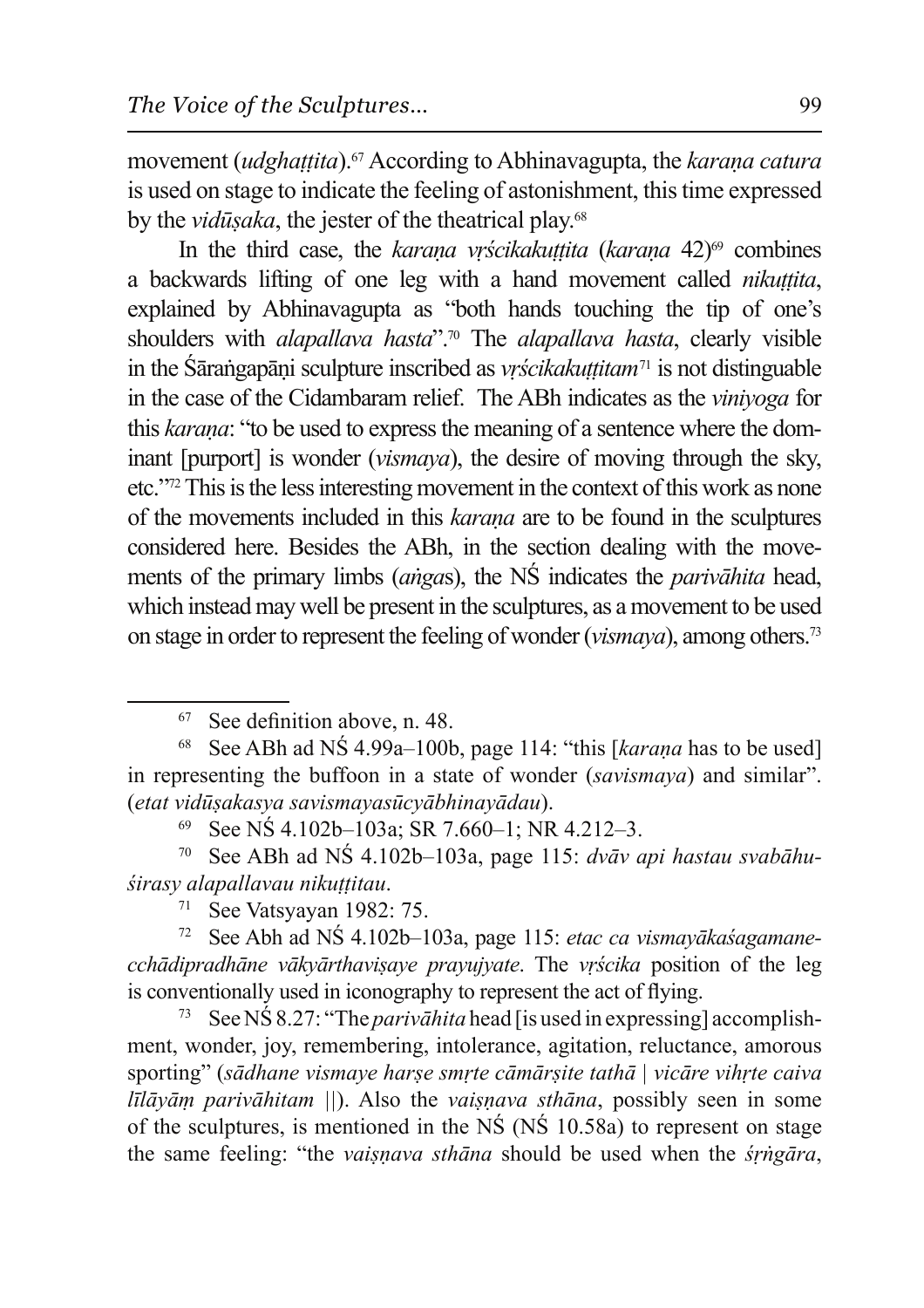The choice of a hand pose, and possibly of a whole dance movement, intended to express wonder is appropriate to its location in the temple. According to the NS (NS  $6.75$ ), the visit to a temple is a determinant *(vibhāva)* of the *adbhuta rasa*. Abhinavagupta explains:

Walking into a temple is a determinant for *adbhuta* for those who have never seen the beautiful entrance and the other parts of such a place.<sup>74</sup>

A Hoysala inscription from the  $13<sup>th</sup>$  century from Devangere effectively describes the sense of awe generated in the devotees by the sight of the temple:

[...] Is it a hill or a tower? is it the sun or a *kalasa*? Is it the horizon or a wall? Is it the famous women at the points of the compass or groups of beautiful statues? One cannot look long at it, causing the people to exclaim: did Polalya-Dandādhipa wonderfully make the temple of Harihara!<sup>75</sup>

With regard to the location of most of the sculptures I identify as representing the feeling of wonder, namely the sixth cornice of the basement that occupies the space most proximate to the viewers' eyes, it must be considered that this part of the temple is dedicated to the representation of narrative friezes and hence the devotees should be able to comfortably look at the stories unfolding in front of them, as they move in *pradaksina*. In fact, in some cases, the dance sequences found here are an integral part of the narration, like in the case of the *apsaras* trying to divert Arjuna from his penance in the kirātārjunīya panel located in the South-East wall or with the *gopis* dancing with Krsna in the North-East portion of the temple wall.<sup>76</sup> Irrespective of the context, these figures still display the *vismaya/alapallava hasta* posture

adbhuta, bībhatsa and vīra rasas are prominent" (śrngārādbhutabībhatsa $v\bar{v}$ raprādhānyayojitam  $|$ ).

devakule ca gamanam. tasyādbhutavibhāvatvam yena tatratyam 74 sarah samnivesadi na kvacit drstam (ABh ad NS 6.75, p. 323). Translation by Cuneo (Cuneo 2008–2009).

<sup>75</sup> EC 11.Dg.25.

<sup>76</sup> For a description of these two narrative sequences, see Ramaswami 2000: 290-293.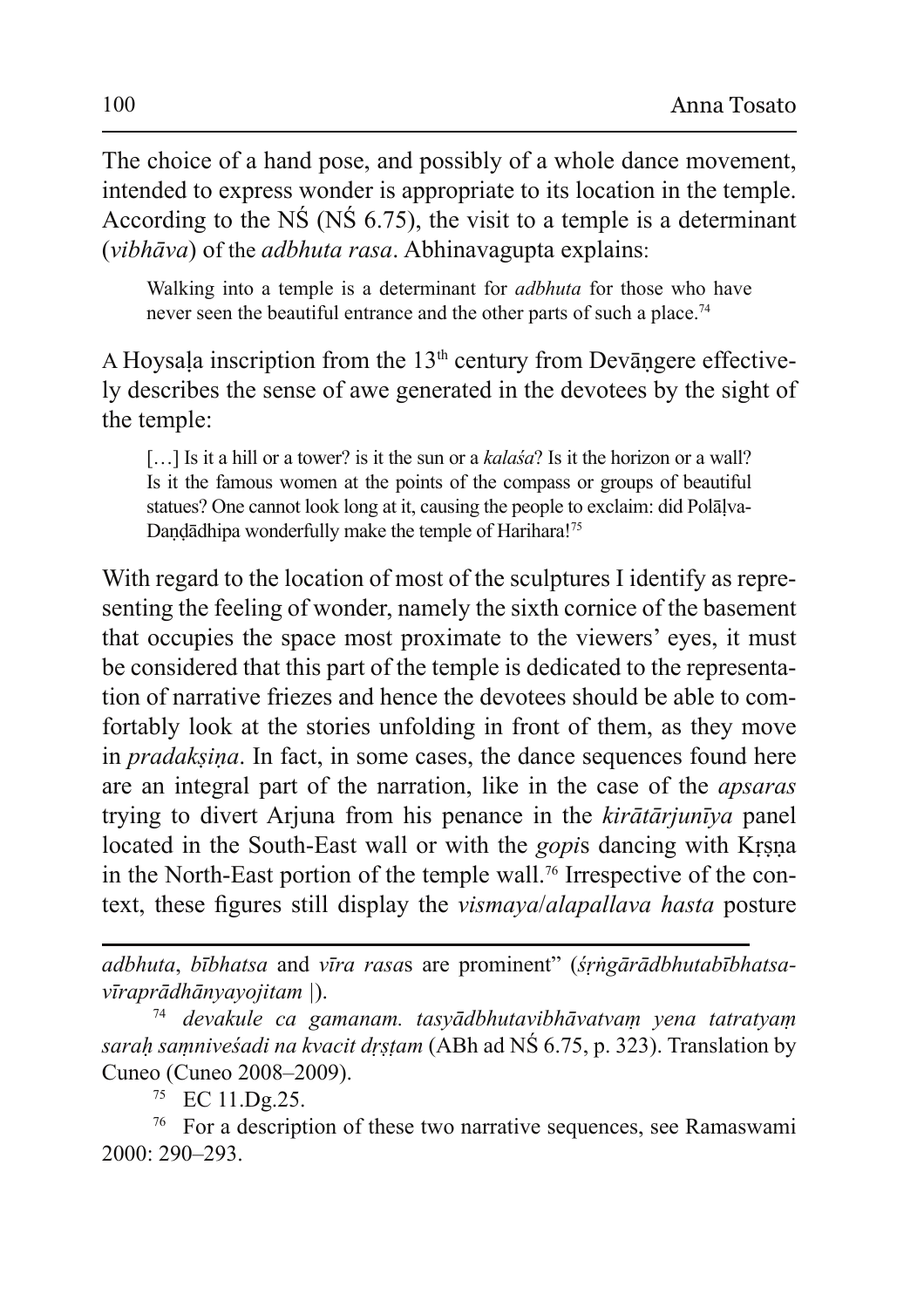of the arms. In a certain way, since the narrative cornice is the focus of the devotees' attention, the presence of dancing movements aimed at conveying some meaning to the devotees makes more sense here than in other parts of the building. A study of the different dance movements found in the narrative friezes and the way their *vinivogas* may be linked with the themes of the narration would be of great interest, but would exceed the scope of this article.

Another case that requires special attention is that of the *nrttamūrtis*, where this specific posture of the arms can be found in the images representing the fierce forms of gods and goddesses, with the majority of examples regarding Siva, thus attesting the existence of an ugra variant of *vismaya hasta*, so to say. The study of this specific use of *vismava hasta* and its possible relations with the dance movements represented in the sculptures has not been included in the present study as it would require a thorough investigation and detailed study.<sup>77</sup>

# 4. The dancers, the sculptors, the devotees: preliminary conclusions

Inscriptions inform that dance played an important role in the life of the Hoysala kingdom. Both the temples and the court maintained a number of dancing girls who were employed in the main occasions when dance was performed, such as:

1. The ritual dances for the god in the temple, possibly performed in the *rangamandapa* in front of the sanctum.

2. The dance dramas of the *yaksagana* type, possibly performed on stages built for this purpose in the temples' precincts.

In the case of Siva and Devi in their *ugra rūpa*, the *vismaya hasta* is not expected to communicate the feeling of 'wonder' as the expression of astonishment and surprise. Instead, this may represent a variation of *vismaya hasta* that could be linked to a feeling of awe, reverential fear or terror due to the witnessing of a superhuman state of enragement. As an anonymous reviewer suggested, this variation of *vismaya hasta* may be similar to the one displayed in the sculptures of *dvārapālas* in Cola art. I would like to thank the reviewer for drawing my attention to this point and for sharing some discerning views on this subject.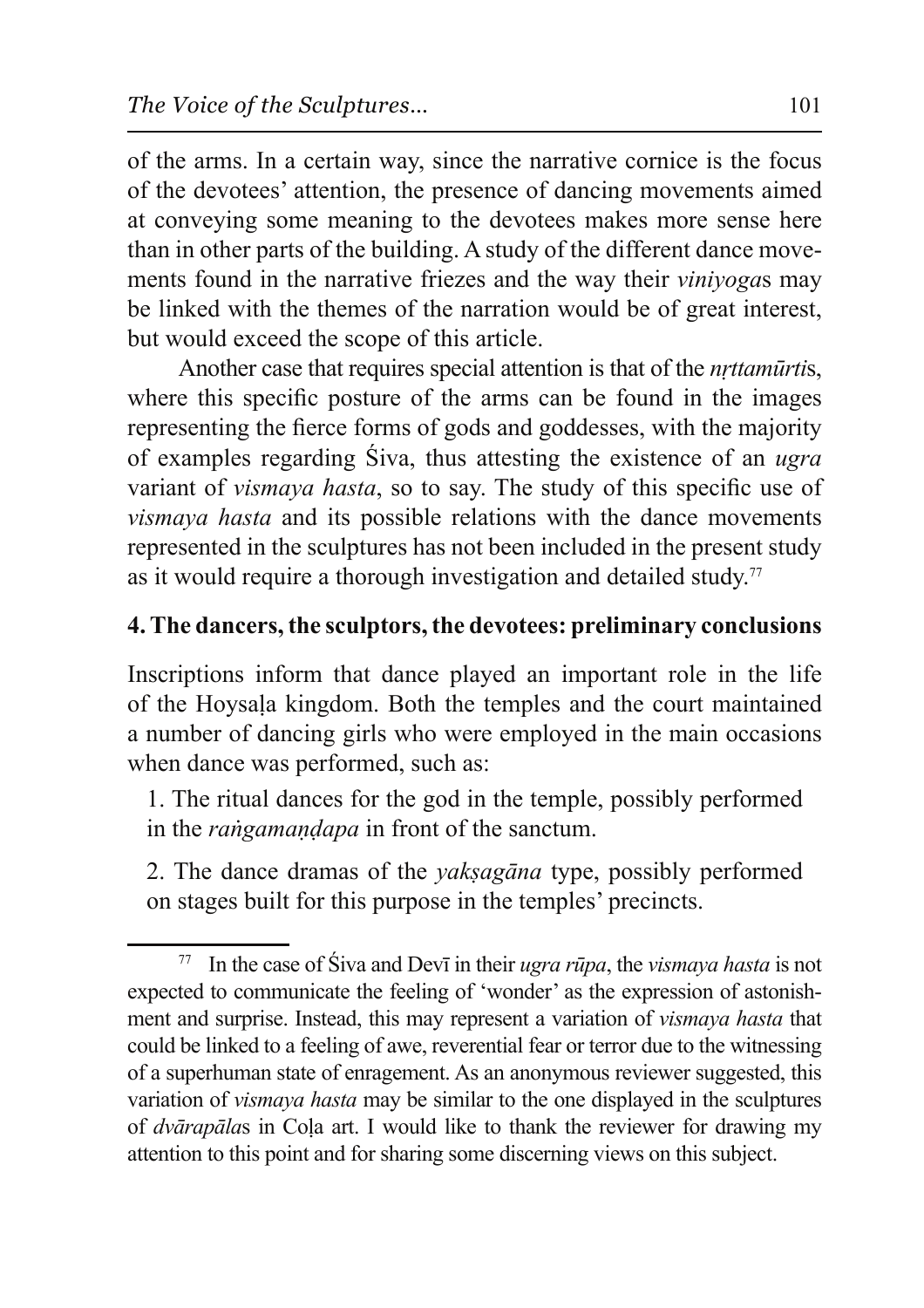3. The festive dances performed while following the processions during religious celebrations (utsava).

4. The secular dances performed at the king's court.

Hoysala kings and queens were particularly fond of dance and many queens were renowned dancers themselves.<sup>78</sup> Certainly, dance is a favorite theme in Hoysala sculpture. An evaluation of the dances performed at court and in the temple, especially in their relation with the sculptural representations of dance, would be of utmost interest, but would demand a study on its own, and so would an investigation of how sculptors were trained and instructed in representing the movements of dance. Instead, the focus of the present study is on how dance is possibly used as a medium to communicate a range of meanings to the devotees through the sculptures and thus may transcend the boundaries of the performing art to become part of the practice of going to the temple. To sum up what has been stated so far: the Hoysale's vara temple at Halebid showcases a great number of dancing sculptures, more than half of which share a similar movement of the arms featuring one hand. This can be described as *alapallava/alapadma hasta*, according to dance terminology, or vismaya hasta, according to sculpture terminology. From a reading of the ABh, it appears that a precise link existed between the presence of alapallaya/alapadma hasta and the expression of the feeling of wonder (vismaya, adbhuta) in dance sequences, as the alapallava hasta is included in all the karanas that are considered suitable to represent the feeling of wonder. Whether the Hoysala sculptures represent one of these karanas, or any specific karana, is not possible to ascertain without confronting the visual material with the evidence coming from different sources, for example, epigraphy. Nevertheless, the evidence

Inscriptions praise queen Santaladevi, wife of Visnuvardhana 78  $(1104-1141)$ , as a "head-jewel in all manners of dancing" and an "expert" in vocal and instrumental music, and dancing" (See EC 5.Bl.58 and EC 2.SB.132). Until today, local guides at the Hoysales vara temple like to tell tourists the legend of queen Santala devi instructing the sculptors, or even posing for them, on how to properly carve the dance postures.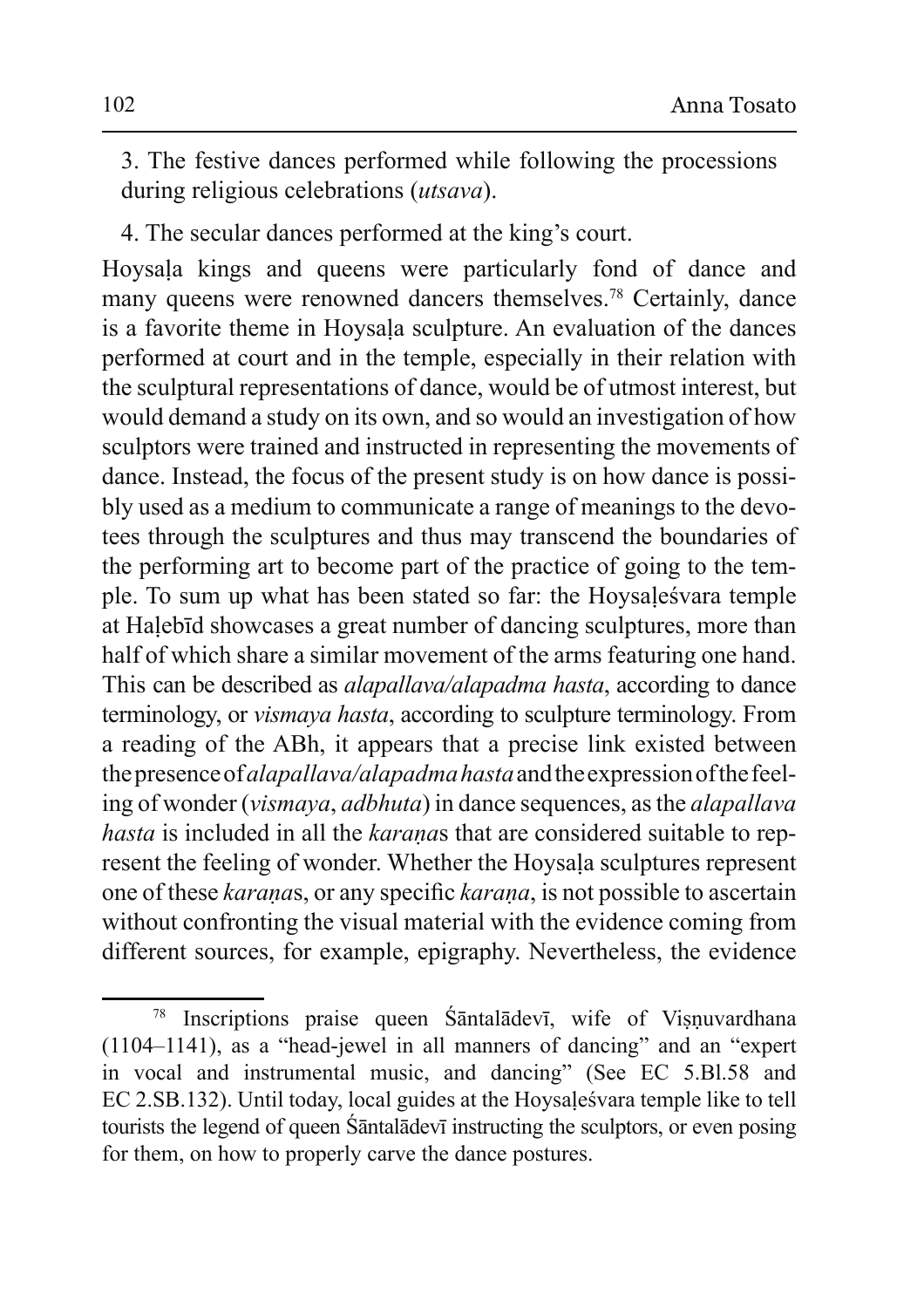of a textual source, as the *Abhinavabhāratī*, suggests that in theatrical practice codified dance movements that include the *alapallava hasta* were used to convey the feeling of wonder in the same way as wonder is conveyed in sculptures with the hand gesture known as *vismaya hasta*. The recurrent presence of the dance posture featuring an *alapallava hasta* in the dance sculptures of the Halebid temple could have been similarly used by the sculptors to indicate *vismaya*, or wonder. In order to represent the *vismaya hasta* of *silpasastras* in the context of a proper dance movement involving the whole body, the sculptors might have looked for the appropriate, codified dance movement (*karana*) that would provide a suitable framework in which to represent the *vismaya hasta*, by means of the corresponding *alapallava hasta*, as the same is known in dance. More so, given the fact that different textual and epigraphic sources record wonder as a feeling naturally experienced in connection with the sight of the temple. From my analysis, it certainly emerges that the sculptors working in the Hoysalesvara temple at Halebid were acquainted with the technical aspects of dance. The examples brought forth in this research point to the fact that at least some movements of dance were used by the sculptors as a conventional language to communicate precise meanings, in a way similar to the *vrscika* movement mentioned above as indicative of flying figures. This consideration does not rule out the possibility that dance movements were also chosen based on their morphological features, that is to say to better fill up the available spaces or to make the sculptural scenes aesthetically more appealing. Of course, these concerns must have existed too, but in my opinion they were not the only and most decisive factors guiding the artists in the choice of the movement to be represented. In the sculptures considered in this study, the *alapallava hasta* of dance is possibly used in a way not different from the use of the *vrścika* leg to indicate the act of flying in the non-dancing figures located in the temple's ceiling: here, the backward bending of the leg is a conventional device that all onlookers could understand as the sign of a flying figure. Needless to say that the *vrscika* posture is not the only way to fill the square lintels of the ceiling, though it certainly fits well in them.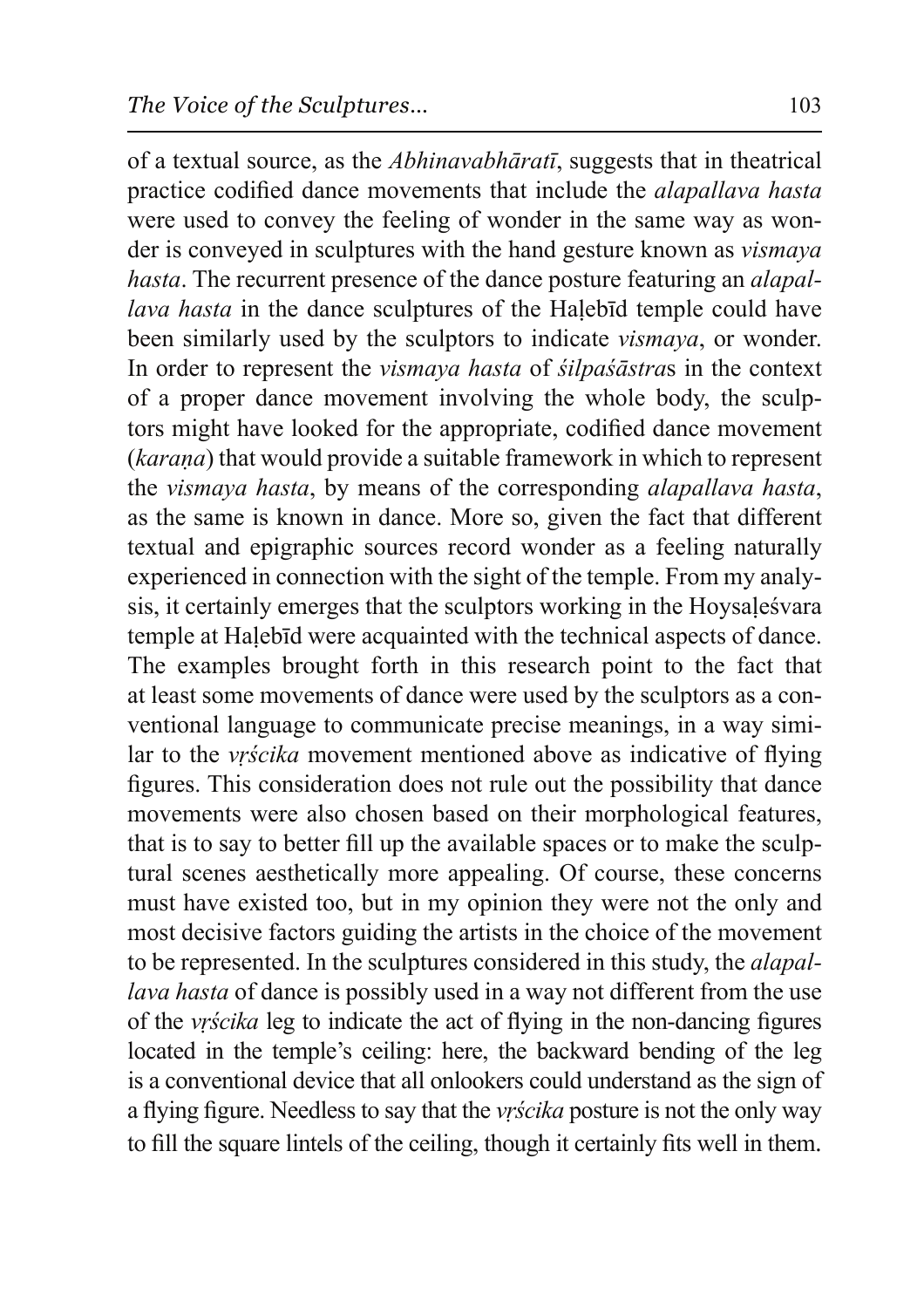Even more problematic is the question to which extent and how the sculptors had a knowledge of the NS. The possibility that the sculptors could represent the dance movements in a correct way necessarily implies that they had a knowledge, whether direct or mediated, of the NS. Hoysala inscriptions account for the existence of artisans' guilds to which all sculptors belonged and that were characterized by a strict hierarchical structure.<sup>79</sup> An analysis of the places, dates and recurrence of the inscriptions from the Hoysala temples mentioning the name of the sculptors, as done by Collyer (Collyer 1990), also attests the existence of different workshops where artists of lower skills were instructed by a master sculptor, highly literate and proficient in different *sastras*.<sup>80</sup> The existence of a prominent figure who could instruct the sculptors working under him on what to carve based on his knowledge of the  $n\bar{a}tva - s\bar{a}stras$ , is one possibility to explain the accuracy of the dancing postures found in the temple sculptures. More so, in the case of the Hoysales vara temple's inscriptions, many of the latter present poor grammar and faulty spelling, thus suggesting the work of

<sup>79</sup> For a description based on epigraphical sources of the main artisans' guilds active during the Hoysala time, see Collyer 1990: 105–112. See also Settar 1992: 86-88.

 $80\,$ As a consequence of this practice, the signature names of these master sculptors engraved in many Hoysala temples were used to identify not only the sculptures made by them, but the works of all the members of their workshop, like in the case of Malitamma, the most proficient of the Hoysala sculptors, or Kedāroja, the chief sculptor at the Hovsales vara temple. The existence of such refined and skilled figures is attested from the Cāļukya times: see for example EC 6.Md.36, where Viśvakarmācārya is said to be "skilled in all arts, including painting". EC 6.Kr.66 tells how Hoysalacarya is "skilled in handicrafts like gold work, metal work, stone work, woodwork, painting, calligraphy, iconography and all other skilled handwork". See Collyer 1990: 118. Another inscription dated 1206 describe the architect Stotakācāri as "versed in all the sāstras" (EC 5.Cn.265, see Settar 1992: 84). Although none of these inscriptions explicitly mentions dance as one of the *scastras* mastered by the temple artists, the typical list of the traditional arts would likely include that as well.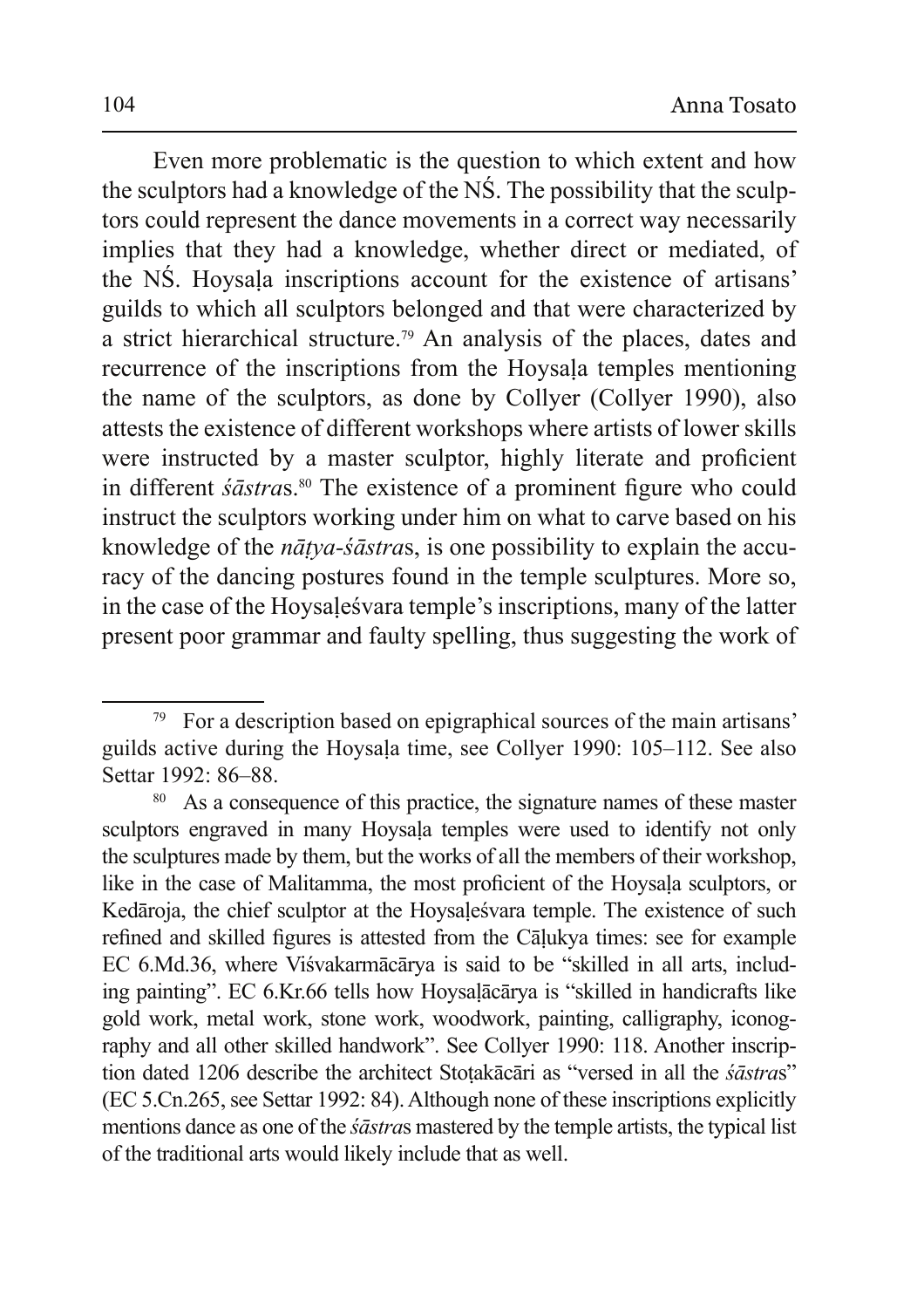almost illiterate artists who were following the instructions of a master and were replicating his models with little variations from them.81 This could also explain the limited variety of the dance movements represented on the temple sculptures:<sup>82</sup> if one movement was considered particularly fit for the location in the temple then the sculptors could have been especially instructed to replicate it, whether they knew its meaning or not.

As per the selection of pertinent dance movements aimed at communicating certain feelings in a way similar to the theatrical representations, the question arises whether a specific knowledge of the theatrical usages (*viniyoga*) of the dance movements was borrowed from the ABh, including in form of references contained in later works composed in the South Indian courts or circulating in the Deccan area.<sup>83</sup> Another possible scenario would be one in which the theatrical usages of the dance movements were taken from the direct witnessing of a living tradition of performing the *karanas* of dance, possibly not very different from the one that represented the direct source of information for the instructions of the ABh concerning the *karanas* and their uses. Future research aimed at investigating the history and circumstances for the performance of the *karanas* in ancient India will hopefully throw some light on the above questions.

<sup>81</sup> See Collyer 1990: 143–146.

<sup>82</sup> As mentioned before, out of the 100 dancing figures in the Hoysalesvara temple, 59 show the same posture of the arms accompanied with four legs variations. A similar ratio is maintained in the survey of 17 Hoysala temples completed so far: out of 193 dancing figures, 115 display the same movement described above.

 $83$  Although composed in the mid-13<sup>th</sup> century and therefore after the Hoysalesvara temple was completed, SR and NR, with their heavy borrowings from ABh, are the expression of a dance scholarship very close to the Hoysala kingdom in time and space (the two works were composed in the Hoysala's neighboring kingdoms of Yādava and Kākātīya). I imagine that the same knowledge of the dance technique was circulating, whether in the written or oral form, at the Hoysala court during the construction of the Hoysalesvara temple, mid- $12<sup>th</sup>$  century.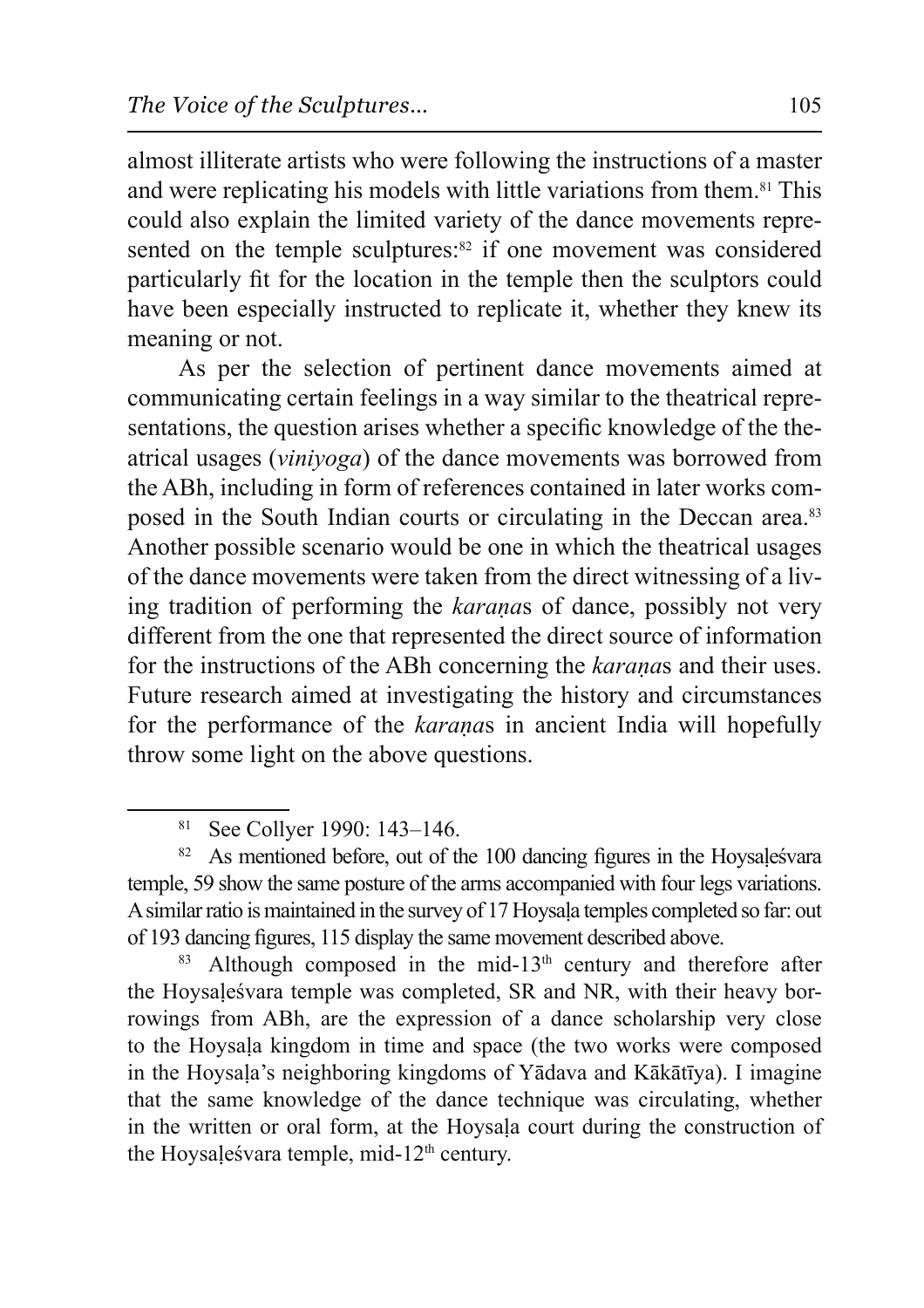Now that a specific medium of communication has been posited for the dance sculptures of the Hoysale's vara temple, the connected question could be asked: were the devotees able to understand the nuances and meaning of the dance movements carved in the temple, to hear the 'voice' of the sculptures, so to say, while looking at them? In the absence of further evidence about the history of dance and the living traditions of performing the karanas of the NS, I propose that the presence of conventional signs, like the *vrscika* leg or the *alapallava/vismava hasta* itself could have served the purpose of making the meaning of the movement clear to all onlookers sharing a particular set of conventional behaviours and gestural codes. At the same time, those educated in the field of dance could have experienced the pleasure of witnessing the accurate rendering of dance in the sculptures. Whatever the case, the collaboration between the visual medium of sculpture and the performative medium of dance allows traditional dance with its full-fledged body language to establish itself as an important element in the Hoysalesvara temple's spiritual economy. The location of the majority of the dancing sculptures at a convenient height for human observation and running all along the temple's wall suggests that they are meant to be seen by the devotees while they are engaged in the ritual movement of circumambulating the temple *(pradaksina)*. In this context, the recurrence of the *alapallava/vismaya* hasta in the dancing sculptures could be specifically intended to invite the devotees to wonder at the sight of the temple, the body of God, skillfully built and lavishly decorated.

Until further research is undertaken, the question remains open, as to the extent in which the technical language of dance and theatre was intentionally used by the sculptors in ancient India to enliven the sculptures and empower them to communicate a range of meanings that are all possibly connected with the physical, emotional and ultimately spiritual experience represented by the temple itself. In the future, a comprehensive study of dance as represented in temple sculptures based on textual and sculptural sources and closely connected to the theatrical practice could add a whole new level of understanding of dancing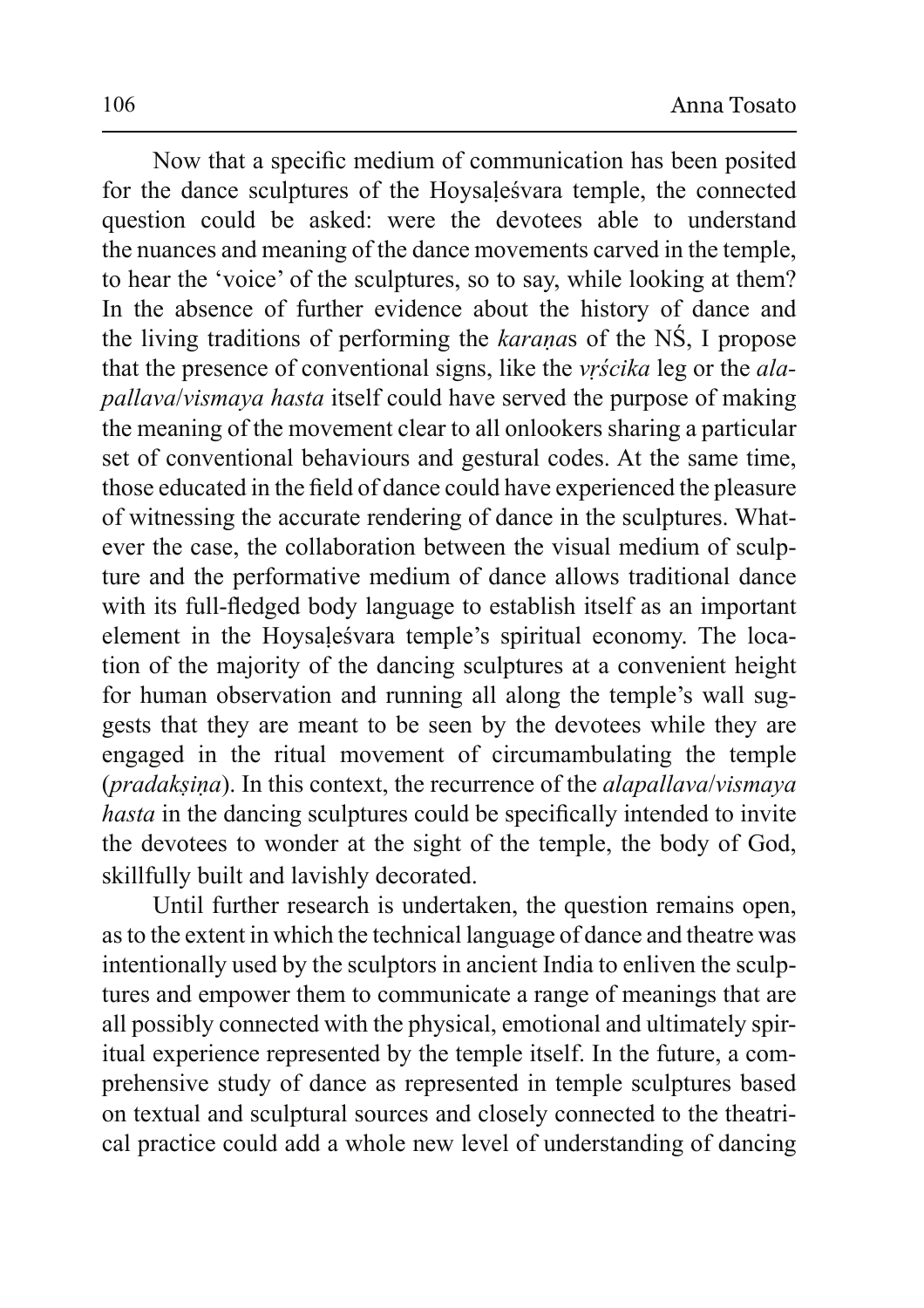sculptures, highlighting the important role played by the representation of codified body movements in a traditional context.

#### **References**

#### **Primary sources**

*Astādhvāvī of Pānini.* 1987. S. M. Katre (transl.). Austin: University of Texas.

- *Nātyaśāstra of Bharatamuni with the Commentary Abhinavabhāratī by* Abhinavaguptācārya. K. Krishnamoorthy (ed.). 1992. Vadodara: Gaekward Oriental Series (4<sup>th</sup> rev. ed., Vol. I).
- *Nātyasāstra of Bharatamuni with the Commentary Abhinavabhāratī by Abhinavaguptācārya.* M. Ramakrishna Kavi, V. M. Kulkarni and Tapasvi Nandi (eds.). 2001. Vadodara: Gaekward Oriental Series (2<sup>nd</sup> ed., Vol. II).
- *Nrttaratnāvalī of Jāya Senāpati.* Critically edited with introduction and notes by Dr. V. Raghavan. 1965. Madras: Government Oriental Manuscripts Library.
- *Sangītaratnākara of Śārngadeva with Two Commentaries: Kalānidhi of* Kallinātha and Sudhākara of Simhabhūpāla. S. Subrahmanya Sastri (ed.). 1953. *Adhyāya 7.* Vol. IV. Madras: The Adyar Library.
- *Sangītaratnākara of Śārngadeva.* K. Kunjunni Raja and R. Burnier (transl.). 1976. Vol. IV. *Chapter on Dancing*. Madras: The Adyar Library and Research Centre.

### **Epigraphical sources**

- *Epigraphia Carnatica* 2. Rice, B. L. 1973 (2<sup>nd</sup> rev. ed.). *Inscriptions at Sravana Belgola*. Mysore: Institute of Kannada Studies, University of Mysore.
- *Epigraphia Carnatica* 5. Rice, B. L. 1902. *Inscriptions in the Hassan District.* Mangalore: Basel Mission Press.
- *Epigraphia Carnatica* 6. Rice, B. L. 1977. *Inscriptions in the Kadur District.* Mysore: Institute of Kannada Studies, University of Mysore.
- *(Epigraphia Carnatica 7. Rice, B. L. 1902. Inscriptions in the Shimoga District.* Bangalore: Mysore Government Central Press.
- *Epigraphia Carnatica* 11. Rice, B. L. 1903. *Inscriptions in the Chitaldroog District*. Mysore: Institute of Kannada Studies, University of Mysore.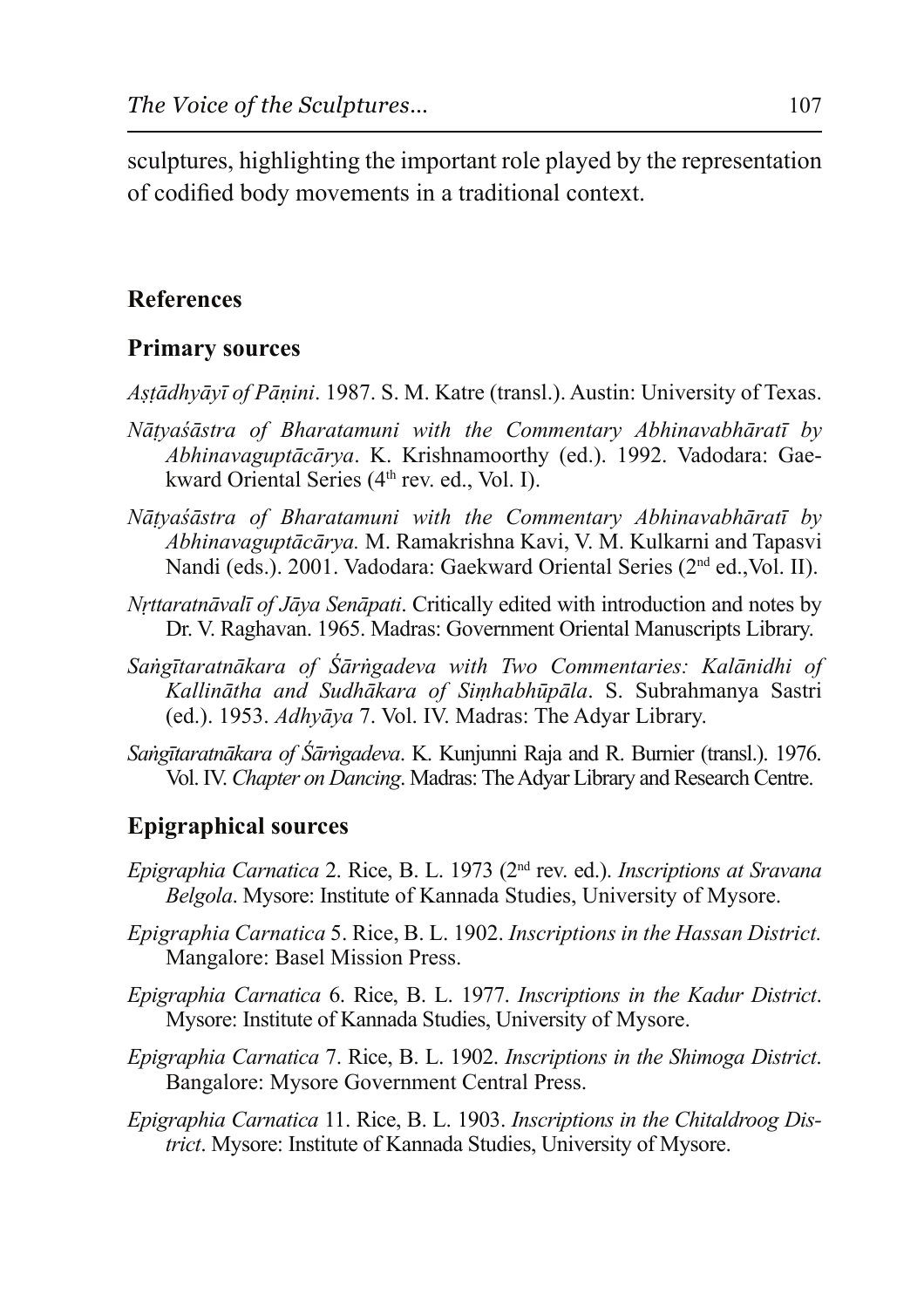#### **Secondary sources**

- Collyer, K. 1990. The Hoysala Artists: Their Identity and Styles: Mysore: Directorate of Archaeology and Museums.
- Cuneo, D. 2008–2009. Emotions without Desire: An Interpretive Appraisal of Abhinavagupta's Rasa Theory. Annotated Translation of the First, Sixth and Seventh Chapters of Abhinavagupta's Abhinavabhāratī. Unpublished Ph.D. Thesis. Rome: 'Sapienza' University of Rome.
- Filliozat, V. 1985. Iconography: Religious and Civil Monuments. In: A. L. Dallapiccola (ed.). Vijayanagara—City and Empire: New Currents of Research. Vol. 1. Stuttgart: Steiner Verlag Wiesbaden: 308–315.
- Ganser, E. 2013. Trajectories of Dance on the Surface of Theatrical Meaning. In: M. N. Mirnig, P.-D. Szántó and M. Williams (eds.). Puspikā: Tracing Ancient India Through Texts and Traditions. Contributions to Current Research in Indology. Vol. 1. Oxford: Oxbow Books: 173–202.
- 2016. Elements of Ritual Speculation in the Abhinavabharati: Abhinavagupta on the Visible and Invisible Purposes of the Pūrvaranga. In: E. Franco and I. Ratié (eds.). Around Abhinavagupta: Aspects of the Intellectual History of Kashmir from the Ninth to the Eleventh Century. Berlin: Lit Verlag:  $189 - 230$ .
- Gopinatha Rao, T. A. 1997 [1914]. Elements of Hindu Iconography. Delhi: Motilal Banarsidass Publishers
- Govindarajan, H. 1983. Classical Dance of Karnataka as Represented in Art *Forms*. Unpublished Ph.D. Thesis. Mysore: University of Mysore.
- Iyer, [Lopez Y Royo] A. 1998. Prambanan: Sculpture and Dance in Ancient Java. A Study in Dance Iconography. Bangkok: White Lotus.
- Mysore Archeological Department, University of Mysore. 1934. Annual Report for the Year 1930. Bangalore: Government Press.
- Nadig, S. 1990. Dance as Depicted in Hoysala Sculptures. Mysore: Associated Printers and Publishers.
- Naidu, V. N. 1936. Tāndava Laksanam or The Fundamentals of Ancient Hindu Dancing. Madras: G. S. Press.
- Nandagopal, C. 1990. Dance and Music in Temple Architecture. Delhi: Agam Kala Prakashan